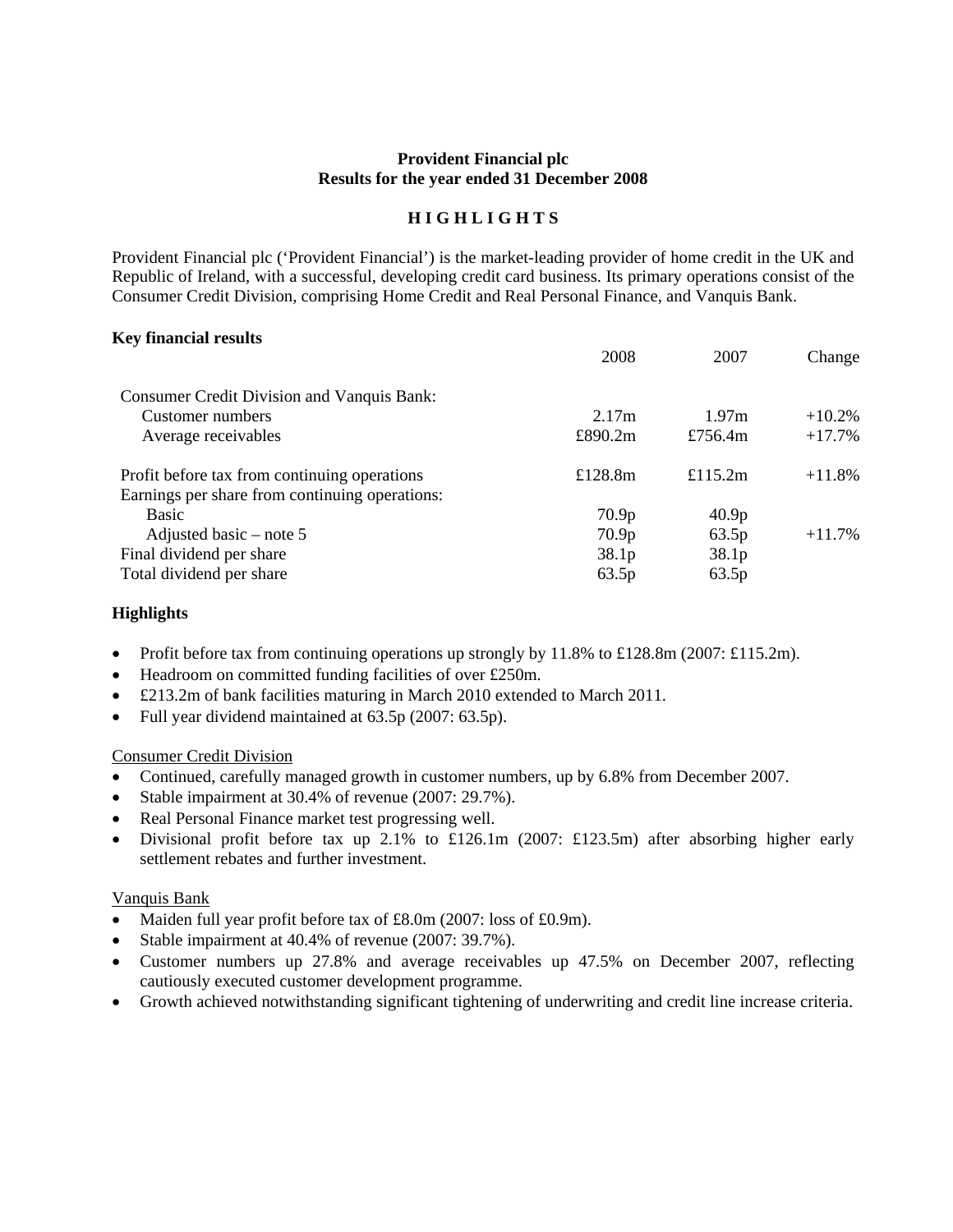### **Peter Crook, Chief Executive of Provident Financial, commented:**

"I am pleased to report results in line with expectations. The group has delivered high quality growth and a stable impairment performance in a difficult economic environment. We adopt a straightforward approach to lending with a strong focus on customer affordability in each of our businesses. Over a long period of time, this has proved to be the right formula and especially so during these turbulent times.

Despite operating in an increasingly under-served market where demand for our products is high, we have deliberately constrained customer growth to levels which are consistent with lending responsibly in the current environment as well as maintaining the appropriate balance between growth, credit quality and collections capacity. We maintain a uniquely close contact with our customers to ensure that we remain in touch with their current circumstances and can respond quickly to any changes.

The group has a strong balance sheet and has recently further strengthened its funding position. It has committed facilities of £1.1bn which provide headroom of over £250m with no scheduled maturities during 2009.

Despite the challenging economic background, Provident Financial remains very well placed to deliver further high quality growth in 2009."

| <b>Enquiries:</b>                    | Today         | <b>Thereafter</b> |
|--------------------------------------|---------------|-------------------|
| Media                                |               |                   |
| David Stevenson, Provident Financial | 020 7404 5959 | 01274 731111      |
| Nigel Prideaux, Brunswick            | 020 7404 5959 | 020 7404 5959     |
| Eilis Murphy, Brunswick              | 020 7404 5959 | 020 7404 5959     |
| <b>Investor Relations</b>            |               |                   |
| Stuart Caldwell, Provident Financial | 020 7404 5959 | 01274 731111      |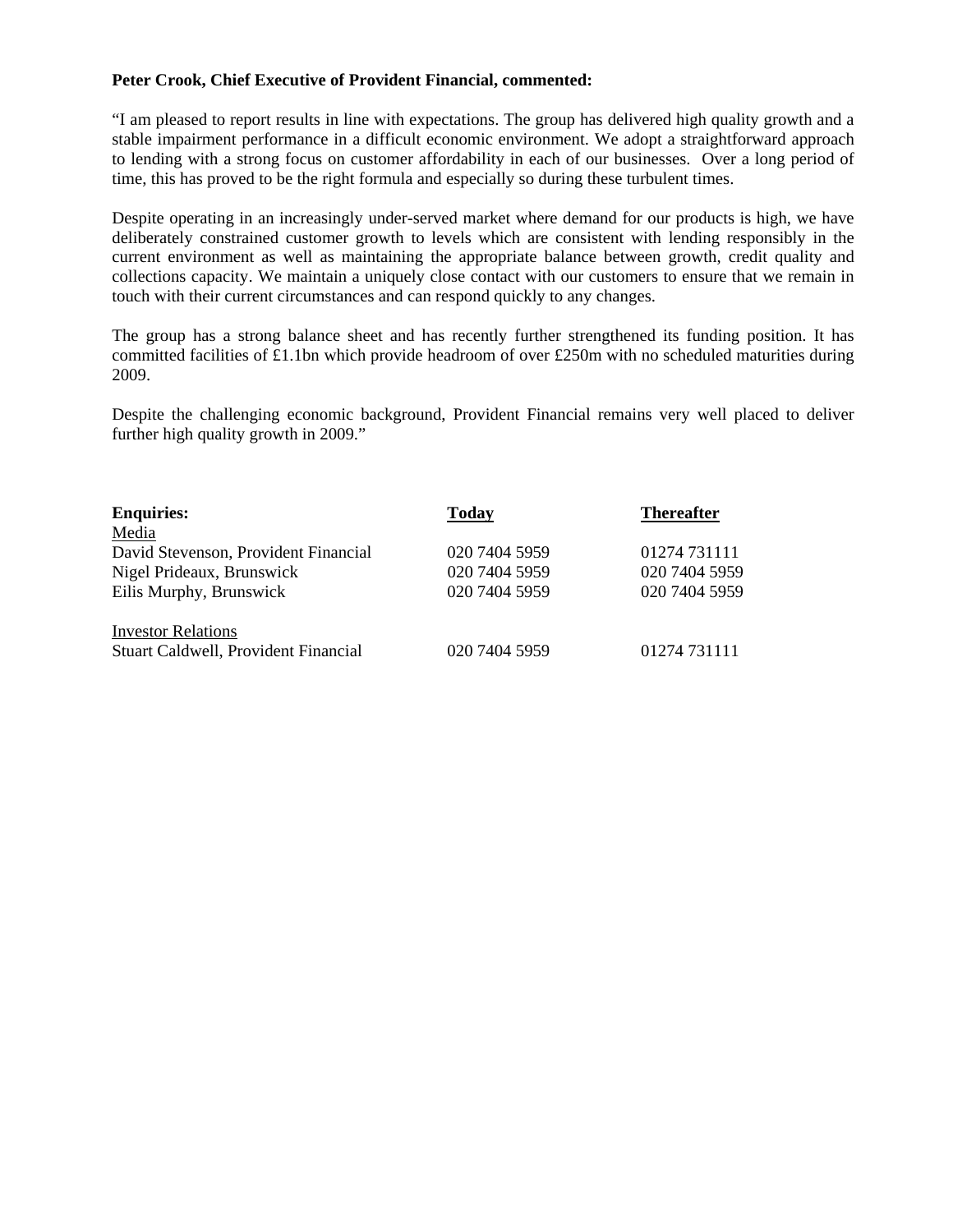### **Chairman's statement**

Provident Financial's straightforward approach to lending, with a strong focus on customer affordability, has proved over a long period of time to be a sound formula in addressing the UK non-standard credit market. The strength of the lending model combined with a strong funding position and good management, has seen the group make excellent progress during 2008 in pursuing its strategy to consolidate its position as the UK's leading non-standard lender.

#### Summary of group results

The group has delivered excellent results for 2008, despite a turbulent year for the economy. Customer numbers have grown in line with our internal plans, whilst arrears and impairment levels have remained stable throughout the year. Profit before tax from continuing operations was up 11.8% to £128.8m (2007: £115.2m), including a first full year profit before tax from Vanquis Bank of £8.0m (2007: loss of £0.9m). Adjusted earnings per share were up 11.7% to 70.9p (2007: 63.5p).

between growth and collections capacity as well as reinforcing the group's responsible lending policy. Although the group's businesses have a number of features which make them more resilient than other lenders through difficult economic conditions, this strong performance is also the result of decisive management actions. In particular, the group has adopted an increasingly cautious approach to new lending for almost two years against the backdrop of rising inflation eroding consumers' incomes and management's view that the economy would experience a marked deterioration. These actions have maintained credit quality as evidenced by the stable arrears profile, delivered an appropriate balance

The businesses continue to benefit from the ongoing investment in credit management, new marketing and distribution channels and technology. During 2008, a new core accounting platform, an enhanced agent commission scheme and further refinements to the credit scorecard were all rolled-out across the home credit branch network. Vanquis Bank moved to larger premises and also completed a major upgrade to its IT platform, positioning the business for further growth. These major changes were completed ahead of plan and leave both businesses with a clear focus on collections and arrears management during the early part of 2009.

The final dividend is maintained at 38.1p per share (2007: 38.1p) reflecting the company's policy set out at the time of the demerger to at least maintain a full year payment of 63.5p per share whilst moving to a target payout ratio of 80% of post-tax profit in the medium-term.

The group has a strong balance sheet and has recently strengthened its funding position through the successful extension of £213.2m of bank facilities maturing in March 2010 by twelve months. It has committed facilities of £1.1bn which provide headroom of over £250m with no scheduled maturities during 2009.

#### Market conditions

The UK non-standard lending market in which Provident Financial participates became increasingly underserved during 2008. Many near-prime and non-standard unsecured lenders and credit card issuers have heavily constrained their lending or have withdrawn from this market altogether. Whilst these favourable competitive conditions present a significant opportunity for Provident Financial by increasing demand for its products, a more important influence on the group's lending decisions during 2008 was the sustained pressure from price inflation on UK households with below average incomes and the broader deterioration in the economy.

The impact of inflation on essential household items such as food, fuel and utility bills over the past two years has been more pronounced for Provident Financial customers than for most UK consumers. This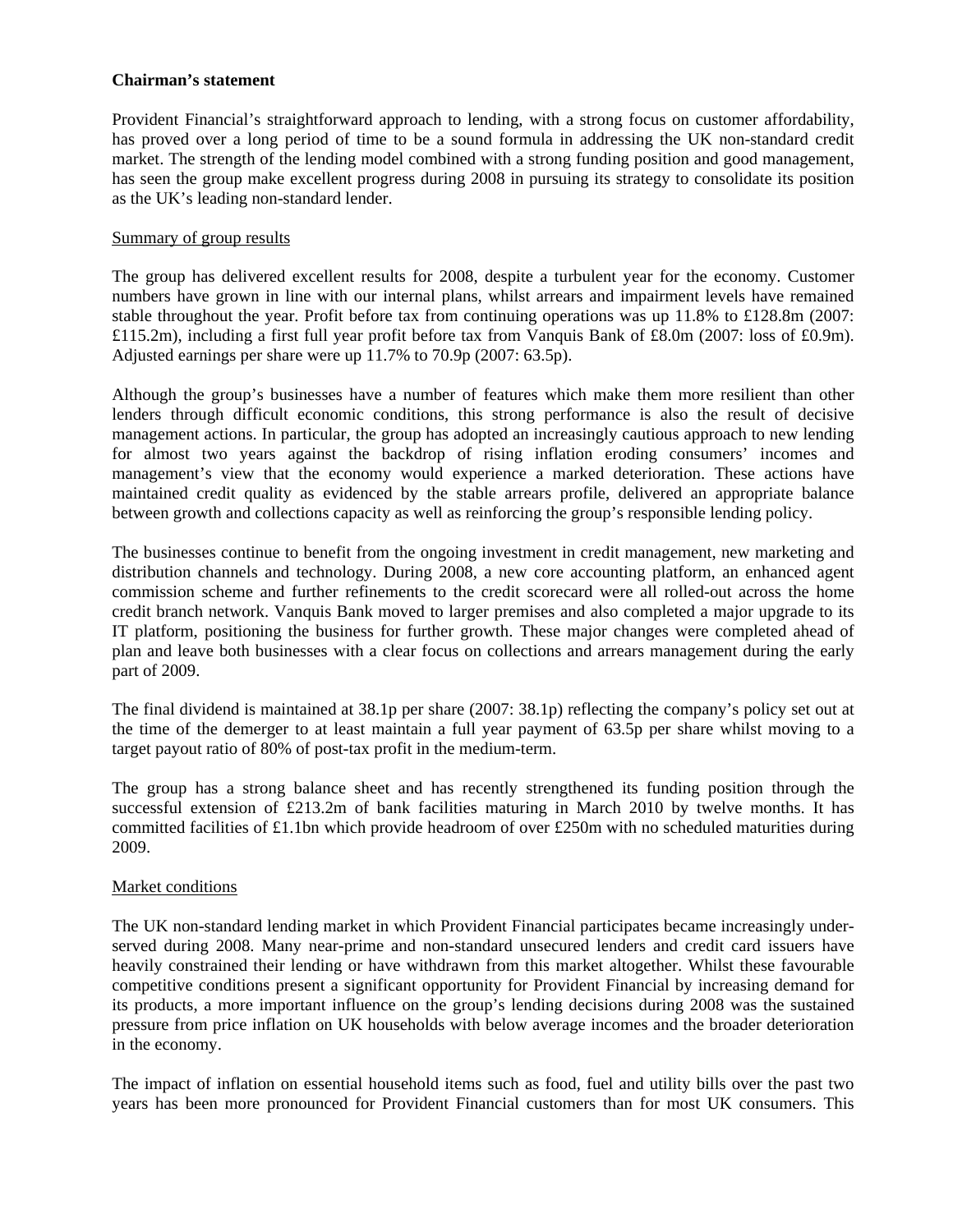pressure, together with management's view that the broader economy would experience a marked deterioration, has resulted in the group maintaining a cautious approach to lending since the middle of 2007 as evidenced by the progressive tightening of underwriting to maintain the quality of its receivables portfolios. This greater selectivity has resulted in an increased proportion of applicants being declined in both businesses. A cautious approach to growth will be maintained through 2009.

Whilst the outlook for inflation now appears to be easing, the prolonged effect of the utility price increases from 2008, combined with the certain rise in unemployment during 2009, continues to place pressure on household budgets. However, the group's businesses have a number of inherent strengths which lessen the impact of the current environment on arrears and impairment in comparison to other lenders.

Firstly, the vast majority of the group's customers have limited access to other forms of credit, which means that they have not typically developed significant levels of personal indebtedness. For example, only around 12% of home credit customers and a quarter of Vanquis Bank customers have mortgages. This means that these customers are better able to afford their repayments despite volatility in their income.

Secondly, the small-sum, short-term nature of the group's home credit loans means that the vast majority of loans have been written by agents, face-to-face, within the last six months based on an up to date knowledge of the customers' household income. That income often arises from a number of different sources which provides a degree of resilience, particularly during difficult economic times, and the weekly home collection visit ensures the agents' knowledge is kept up to date.

 customers' external credit data every month, even if a customer's account is fully up to date. This allows Finally, Vanquis Bank, which is a central underwriter using highly bespoke credit scorecards, rechecks its emerging signs of credit stress to be detected early and proactively managed, including reducing undrawn credit lines where appropriate. In contrast with mainstream card issuers, Vanquis Bank also maintains sufficient call centre resource to allow it to contact all customers who fall into arrears immediately, so as to identify issues quickly and return accounts to order as soon as possible before arrears escalate.

### Outlook

Provident Financial continues to experience significant demand for its products from an increasingly underserved non-standard credit market. The group's increasingly cautious approach to lending over a period of nearly two years has been fundamental to maintaining an appropriate balance between growth, credit quality and collections capacity and will continue through 2009 in order to deliver another year of high quality growth.

John van Kuffeler Chairman 3 March 2009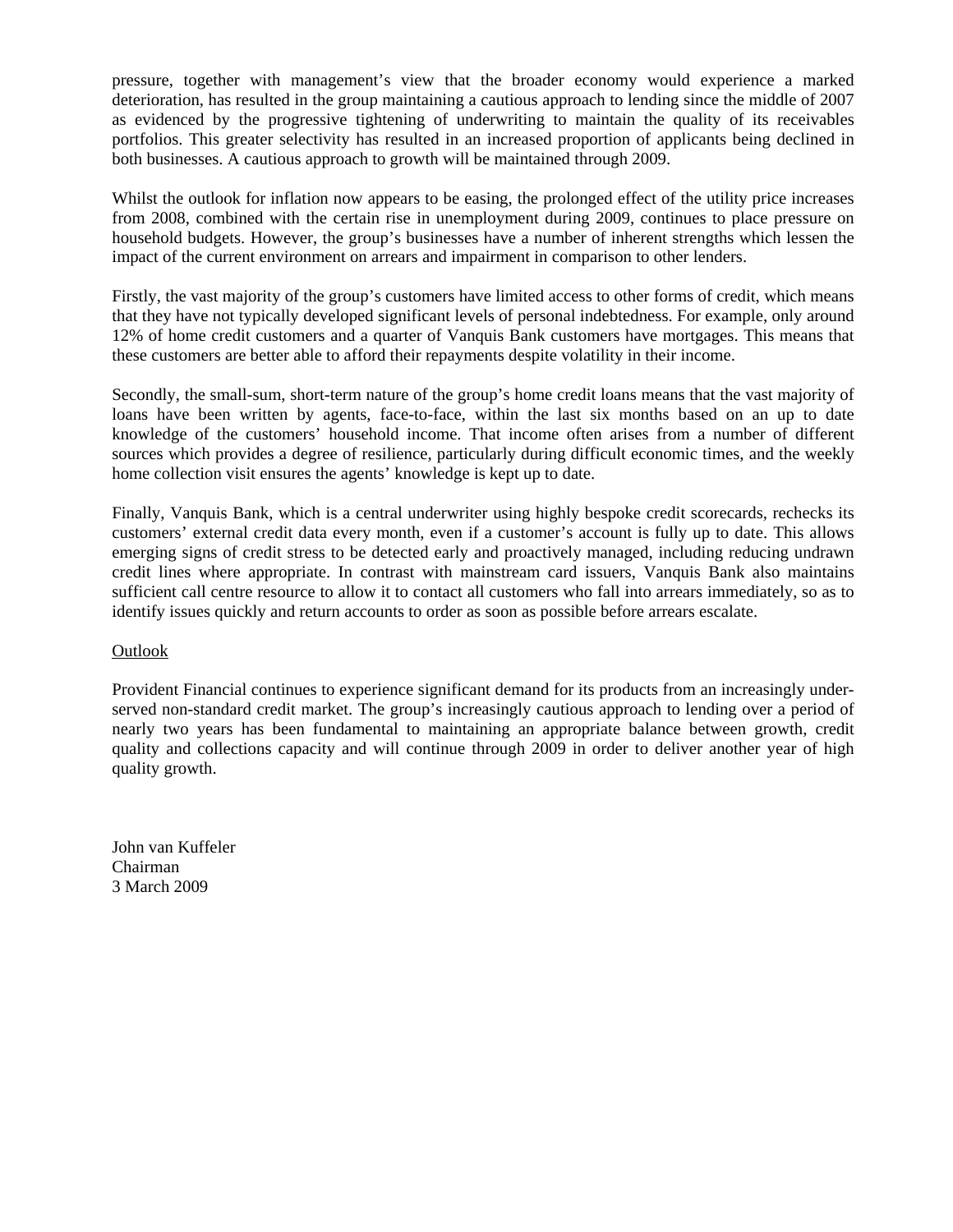### **Financial results**

### Consumer Credit Division

|                              | Year ended 31 December |             |        |
|------------------------------|------------------------|-------------|--------|
|                              | 2008                   | 2007        | Change |
|                              | $\pounds$ m            | $\pounds$ m | $\%$   |
| Customers numbers ('000)     | 1,762                  | 1,650       | 6.8    |
| Average customer receivables | 712.7                  | 636.1       | 12.0   |
|                              |                        |             |        |
| Revenue                      | 651.8                  | 590.5       | 10.4   |
| Impairment                   | (197.9)                | (175.3)     | (12.9) |
| Revenue less impairment      | 453.9                  | 415.2       | 9.3    |
| Impairment % revenue* $(\%)$ | 30.4%                  | 29.7%       |        |
| Costs                        | (291.2)                | (256.7)     | (13.4) |
| Interest                     | (36.6)                 | (35.0)      | (4.6)  |
| Profit before tax            | 126.1                  | 123.5       | 2.1    |

*\* Impairment as a proportion of revenue for the 12 months ended 31 December.* 

The Consumer Credit Division has performed well in 2008 with profit before tax rising by 2.1% to £126.1m (2007: £123.5m). Despite high levels of demand for home credit, the business has applied greater selectivity to accepting new customers and a cautious approach to re-serving existing customers in order to maintain an appropriate balance between the rate of customer growth, field collections capacity and the quality of the receivables book. This strategy has also reinforced the business's responsible lending policy. As a consequence, growth in year end customer numbers of 6.8% was at a similar rate to that reported at the halfyear.

Average receivables grew by 12.0%, of which 1.2% was attributable to Real Personal Finance, the market test of direct repayment loans, and 10.8% to home collected credit. Receivables growth exceeded customer growth due to the growth in the number of higher quality, re-servable customers, and a focus on the development of existing customers. The issue of longer term loans contributed very little to overall growth because of the greater emphasis on shorter term products which, in difficult times, carry less risk and allow agents to reassess affordability more regularly.

Revenue growth of 10.4% was slightly lower than the rate of receivables growth. This is primarily a result of the anticipated impact from the implementation of the Competition Commission's remedy to offer customers more generous early settlement rebates on new loans granted after 13 December 2007.

Impairment levels remained in line with plan throughout the year and at 30.4% of revenue were unchanged from the half-year. The increase from 29.7% at the end of 2007 reflects a small degree of strain from increased numbers of new customers who are inherently riskier than established customers. This stable performance has been delivered through a period of price inflation, which has adversely affected customers' disposable incomes, and a weakening of the economy. It demonstrates the benefits of the consistently cautious approach to lending coupled with the investment in improved credit application and behavioural scoring systems over the past two years.

The environment is expected to remain difficult throughout 2009. Approximately 80 additional branch based managers have been recruited in recent months to reinforce spans of control over collections and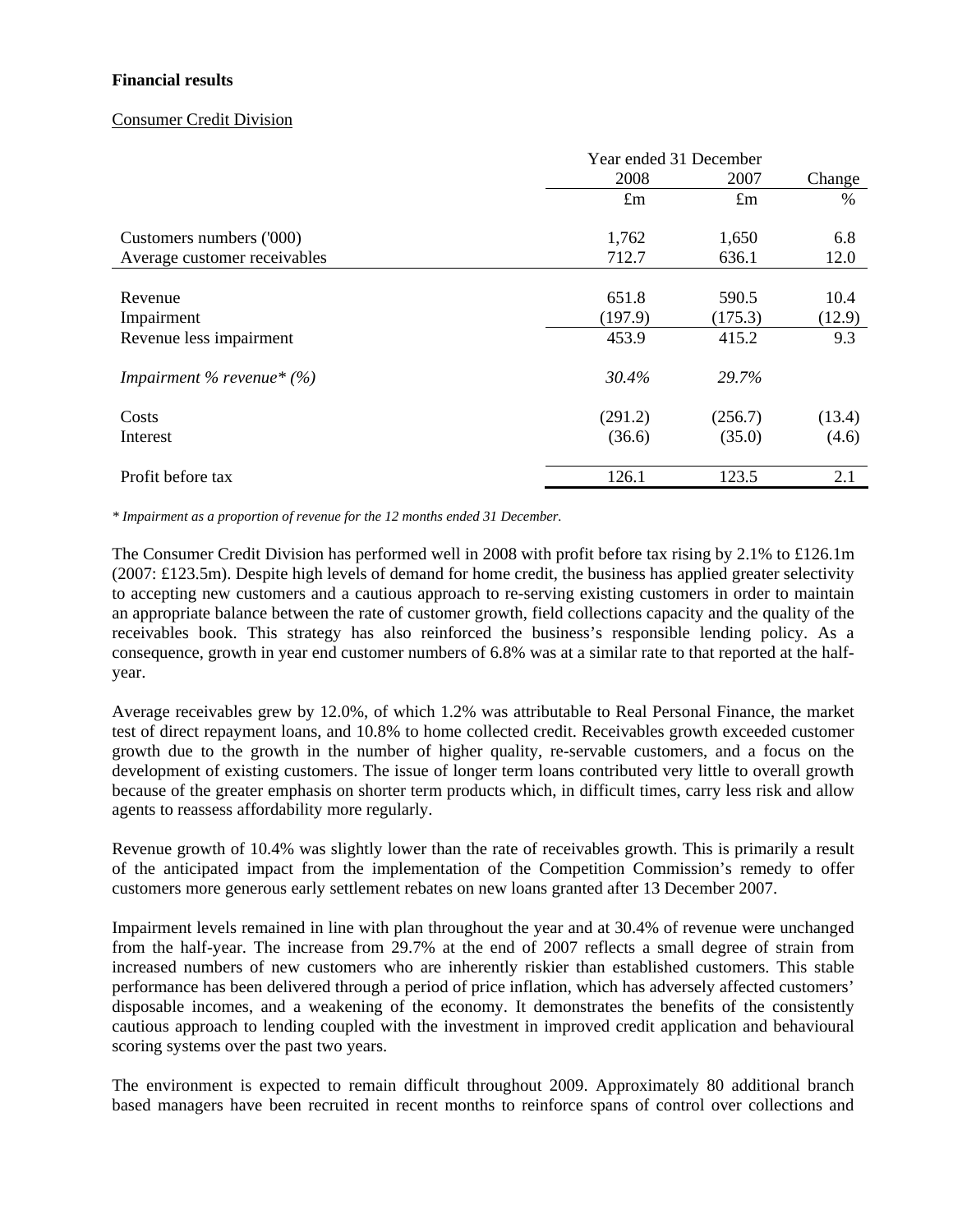arrears management throughout the field organisation. Similarly, the area and regional management structures are receiving investment which includes creating 21 new branches to enhance effectiveness and add capacity.

Total costs rose faster than revenue, up 13.4% in line with internal plans. Agents' commission represents approximately 40% of the divisional cost base and grew in line with activity levels. Other costs increased at a higher rate as a result of the roll-out of the Focus accounting platform across the branch network, training and other costs relating to the implementation of the revised agent commission scheme, and the deployment of Real Personal Finance in 50 branch locations.

Real Personal Finance continues to perform in line with expectations. Its receivables book was £18m at the end of 2008 with credit quality developing as expected. The business will continue to grow the loan book from the current 50 locations and, as previously reported, the board will review the progress of the business during the second quarter of the year before setting the pace and scale of a national roll-out.

### Vanquis Bank

|                              | Year ended 31 December |             |        |
|------------------------------|------------------------|-------------|--------|
|                              | 2008                   | 2007        | Change |
|                              | $\pounds$ m            | $\pounds$ m | $\%$   |
| Customers numbers ('000)     | 404                    | 316         | 27.8   |
| Average customer receivables | 177.5                  | 120.3       | 47.5   |
|                              |                        |             |        |
| Revenue                      | 94.6                   | 63.5        | 49.0   |
| Impairment                   | (38.2)                 | (25.2)      | (51.6) |
| Revenue less impairment      | 56.4                   | 38.3        | 47.3   |
| Impairment % revenue* $(\%)$ | 40.4%                  | 39.7%       |        |
| Costs                        | (39.4)                 | (33.2)      | (18.7) |
| Interest                     | (9.0)                  | (6.0)       | (50.0) |
| Profit/(loss) before tax     | 8.0                    | (0.9)       | n/a    |

*\* Impairment as a proportion of revenue for the 12 months ended 31 December.* 

Vanquis Bank has made strong progress in 2008 towards its medium-term targets. The segment of the nonstandard lending market in which the business operates has become increasingly under-served at a time of rising demand. Consequently, Vanquis Bank received nearly a million new credit applications during 2008. However, less than 20% of these were accepted, reflecting the group's cautious approach to growth. The underwriting criteria for accepting new customers and the rate at which credit lines are increased to existing customers have been tightened progressively since the middle of 2007.

New customers continue to start on relatively low credit lines of typically £250, which increase gradually over time if the customer exhibits appropriate behaviours. This "low and grow" approach resulted in customer receivables increasing at a faster rate than customer number growth, with average receivables rising by 47.5% to £177.5m (2007: £120.3m). Revenue grew at a similar rate as the yield on the loan book was maintained.

The profile of customer arrears has remained stable. The impairment charge, measured as a percentage of revenue, ended the year at 40.4% (2007: 39.7%). The enhancements made to the collection processes within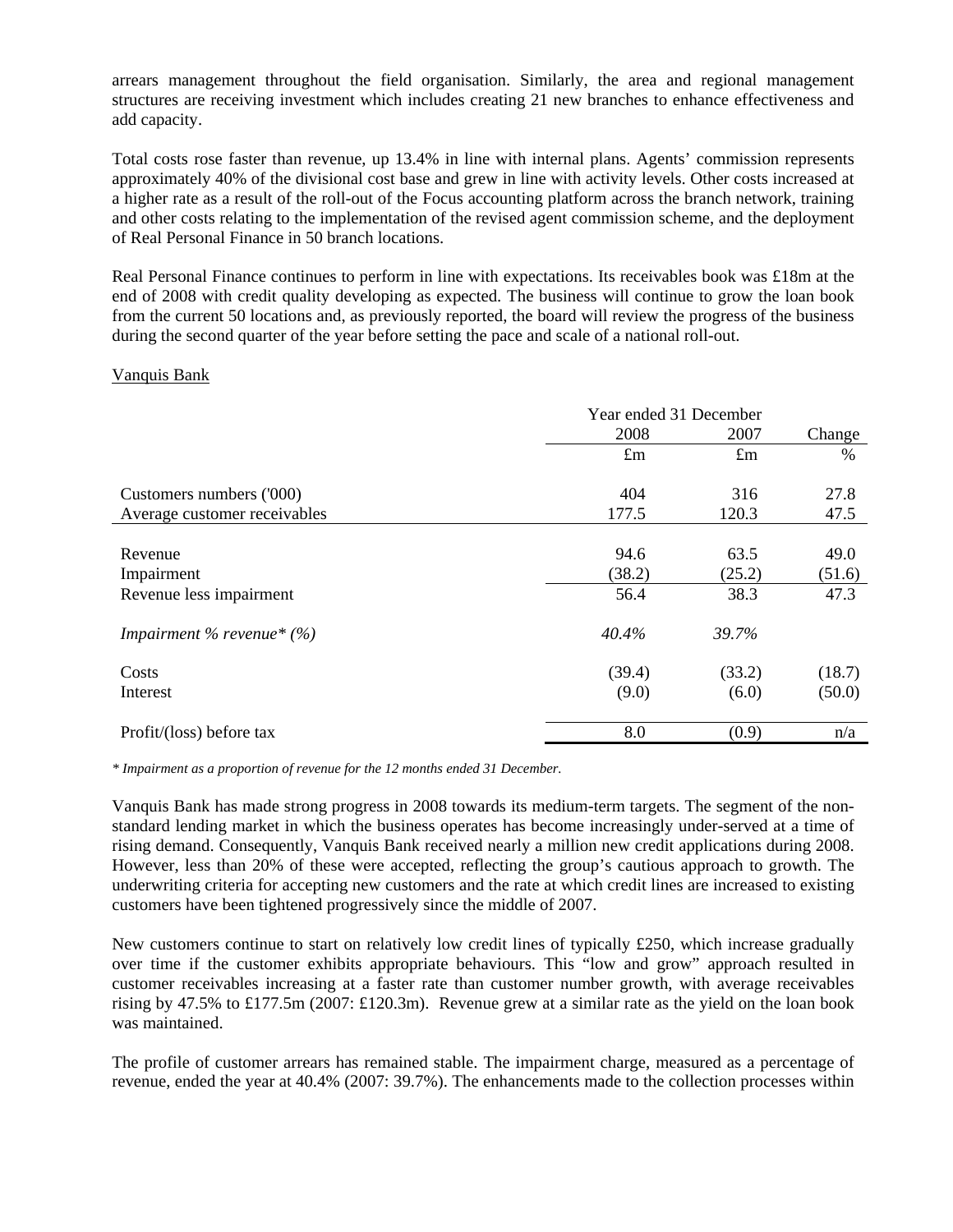produced this strong result. the contact centre introduced during 2008, combined with a cautious approach to growing the business have

The business continues to benefit from increased scale and operational leverage, with costs rising at a significantly lower rate than revenue. The full year cost increase of 18.7% comprised 15.7% in the first half increasing to 21.7% in the second half following the move to a larger contact centre in August 2008 and a major upgrade of the IT infrastructure.

During 2008, new agreements were negotiated with two of Vanquis Bank's key operational partners which have reduced unit costs. These gains reflect the bank's status as a profitable and growing business.

Overall the business reported its first full year profit of £8.0m in 2008 (2007: loss of £0.9m). This represents a total improvement of £26.3m in its profitability over the last two years. Vanquis Bank remains on track to deliver a post-tax return on equity of 30% in the medium-term in line with previously issued guidance.

### Yes Car Credit

The collect-out of the Yes Car Credit receivables continues to progress well. At the end of 2008, the receivables book stood at £5.8m, down from £33.3m at the end of 2007. As expected, the business incurred a loss before tax of £2.9m in 2008 (2007: loss of £2.9m). The completion of the collect-out of the receivables book and the closure of the operation is expected towards the end of 2009.

#### Central costs

Central costs of £5.5m in 2008 were £1.0m lower than in 2007 following the demerger of International Personal Finance plc in July 2007. Central interest receivable was £3.1m (2007: £2.0m), reflecting the surplus capital currently held by the group.

#### Taxation

The tax rate for 2008 was 28.5% (2007: 29.9%), consistent with the statutory UK corporation tax rate which reduced to 28.0% in April 2008.

#### Balance sheet

Net assets as at 31 December 2008 were £277.9m. The level of gearing (calculated to exclude the pension scheme asset and the fair value of derivatives, as required under our funding facilities) stood at 3.2 times, compared to the relevant borrowings covenant of 6.0 times. The reported level of capital adequacy stood at 419% of the Pillar I requirement, comfortably in excess of the guidance set by the FSA.

#### Funding and capital

The group remains strongly funded with around £55m of excess equity capital against its target capital structure and over £250m of undrawn committed debt facilities at the year end. In keeping with its prudent approach to liquidity management, the group has recently extended the maturity of £213.2m of the group's syndicated facilities from March 2010 to March 2011 and has no scheduled maturities during 2009. Accordingly, the group is able to execute in full on its internal growth plans. The group's average cost of borrowing in 2009 will be 6.9%, up from 6.5% in 2008.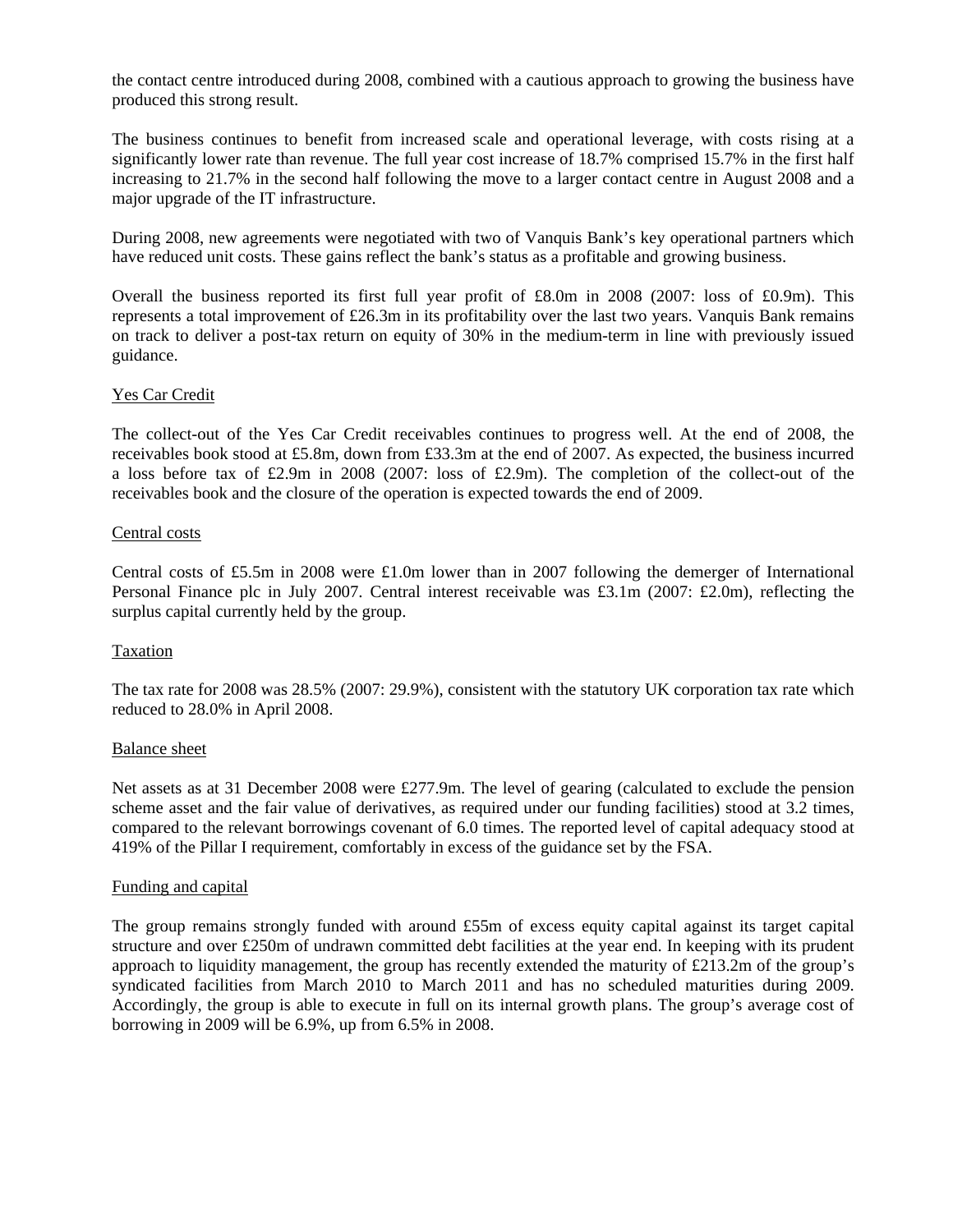# **Consolidated income statement for the year ended 31 December 2008**

|                                                                                                   | <b>Notes</b>   | 2008        | 2007              |
|---------------------------------------------------------------------------------------------------|----------------|-------------|-------------------|
|                                                                                                   |                | $\pounds$ m | $\pounds$ m       |
| <b>Continuing operations</b>                                                                      |                |             |                   |
| <b>Revenue</b>                                                                                    | 2              | 751.2       | 669.2             |
| Finance costs                                                                                     |                | (45.7)      | (42.1)            |
| Operating costs                                                                                   |                | (379.3)     | (342.4)           |
| Administrative expenses                                                                           |                | (197.4)     | (169.5)           |
| <b>Total costs</b>                                                                                |                | (622.4)     | (554.0)           |
| <b>Profit before taxation</b>                                                                     | 2              | 128.8       | 115.2             |
| Tax charge                                                                                        | $\overline{3}$ | (36.7)      | (34.5)            |
| Profit after taxation for the year from continuing operations                                     |                | 92.1        | 80.7              |
|                                                                                                   |                |             |                   |
| <b>Discontinued operations</b><br>Profit after taxation for the year from discontinued operations | 4              |             | 57.7              |
|                                                                                                   | 9              | 92.1        | 138.4             |
| Profit for the year attributable to equity shareholders                                           |                |             |                   |
|                                                                                                   | <b>Notes</b>   | 2008        | 2007              |
| Earnings per share from continuing operations                                                     |                |             |                   |
| <b>Basic</b>                                                                                      | 5              | 70.9p       | 40.9 <sub>p</sub> |
| Diluted                                                                                           | 5              | 70.5p       | 40.5p             |
| Earnings per share attributable to equity shareholders                                            |                |             |                   |
| <b>Basic</b>                                                                                      | 5              | 70.9p       | 70.1 <sub>p</sub> |
| Diluted                                                                                           | 5              | 70.5p       |                   |
|                                                                                                   |                |             | 69.4p             |
| Dividends per share                                                                               |                |             |                   |
| Proposed final dividend                                                                           | 6              | 38.1p       | 38.1 <sub>p</sub> |
| Total dividend in respect of the year                                                             | 6              | 63.5p       | 63.5p             |
| Paid in the year*                                                                                 | 6              | 63.5p       | 47.4p             |
|                                                                                                   |                |             |                   |

\* The total cost of dividends paid in the year was £83.4m (2007: £89.4m)

# **Consolidated statement of recognised income and expense for the year ended 31 December 2008**

|                                                             | <b>Notes</b> | 2008        | 2007        |
|-------------------------------------------------------------|--------------|-------------|-------------|
|                                                             |              | $\pounds$ m | $\pounds$ m |
| Profit for the year attributable to equity shareholders     | Q            | 92.1        | 138.4       |
| Cash flow hedges:                                           |              |             |             |
| - net fair value (losses)/gains                             |              | (17.3)      | 1.7         |
| - recycled and reported in profit for the year              |              |             | 2.8         |
| Actuarial (losses)/gains on retirement benefit asset        | 8            | (17.1)      | 46.3        |
| Tax credit/(charge) on items taken directly to equity       |              | 9.7         | (15.2)      |
| Impact of change in UK tax rate                             |              |             | 0.8         |
| Net (expense)/income recognised directly in equity          | 9            | (24.7)      | 36.4        |
| Total recognised income for the year attributable to equity |              |             |             |
| shareholders                                                | Q            | 67.4        | 174.8       |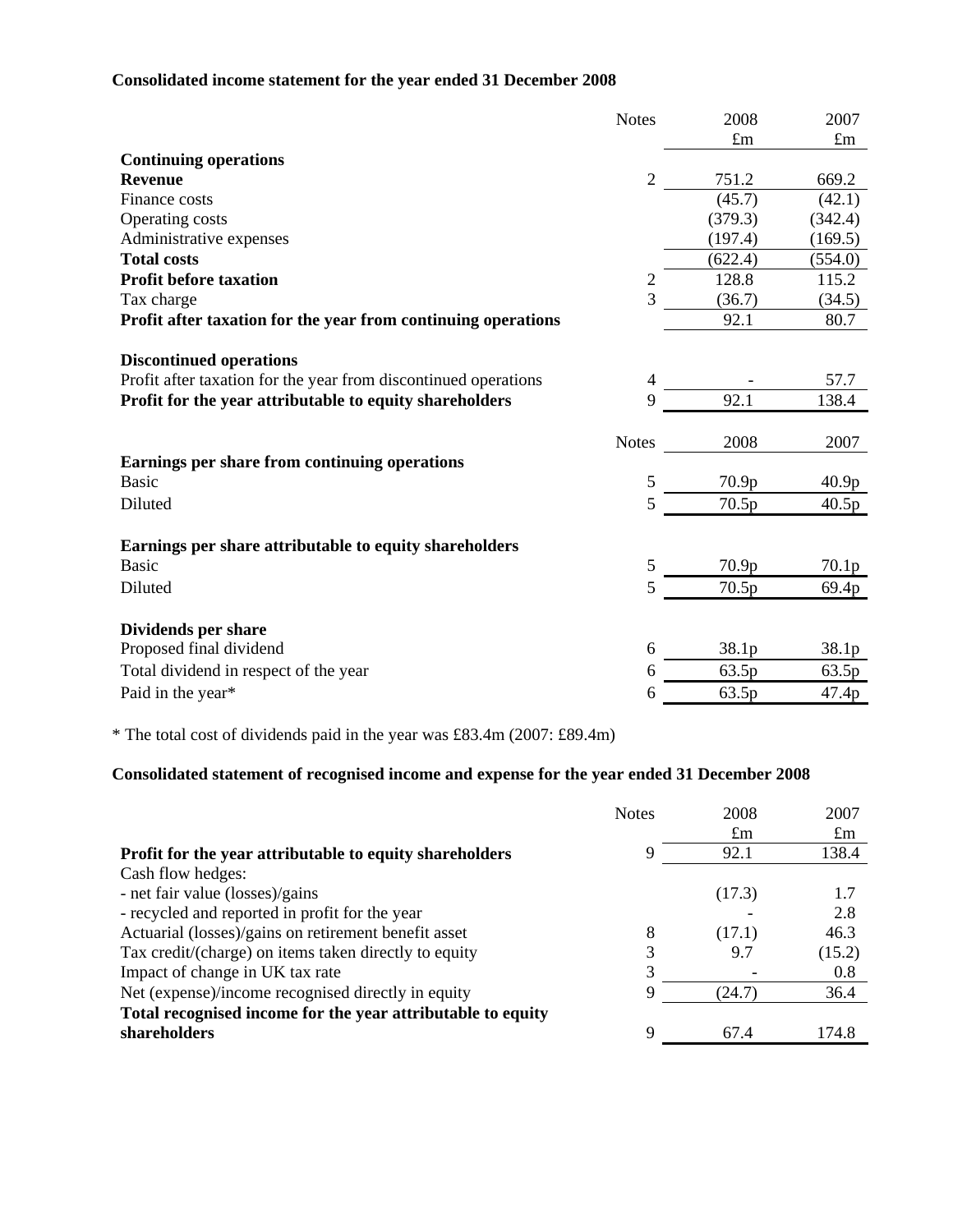## **Consolidated balance sheet as at 31 December 2008**

|                                     | <b>Notes</b> | 2008        | 2007        |
|-------------------------------------|--------------|-------------|-------------|
|                                     |              | $\pounds$ m | $\pounds$ m |
| <b>ASSETS</b>                       |              |             |             |
| <b>Non-current assets</b>           |              |             |             |
| Goodwill                            |              | 3.1         | 3.1         |
| Other intangible assets             |              | 17.1        | 12.6        |
| Property, plant and equipment       |              | 28.6        | 28.7        |
| Financial assets:                   |              |             |             |
| - amounts receivable from customers | 7            | 83.7        | 71.8        |
| - derivative financial instruments  |              | 28.9        |             |
| Retirement benefit asset            | 8            | 50.9        | 61.5        |
|                                     |              | 212.3       | 177.7       |
| <b>Current assets</b>               |              |             |             |
| Financial assets:                   |              |             |             |
| - amounts receivable from customers | 7            | 979.6       | 853.6       |
| - derivative financial instruments  |              |             | 0.7         |
| - cash and cash equivalents         |              | 19.5        | 23.4        |
| - trade and other receivables       |              | 15.1        | 19.9        |
|                                     |              | 1,014.2     | 897.6       |
| <b>Total assets</b>                 |              | 1,226.5     | 1,075.3     |
|                                     |              |             |             |
| <b>LIABILITIES</b>                  |              |             |             |
| <b>Current liabilities</b>          |              |             |             |
| Financial liabilities:              |              |             |             |
| - bank and other borrowings         |              | (4.0)       | (41.0)      |
| - derivative financial instruments  |              | (4.7)       | (12.5)      |
| - trade and other payables          |              | (64.0)      | (70.1)      |
| Current tax liabilities             |              | (32.8)      | (29.9)      |
| Provisions                          |              | (0.8)       | (0.8)       |
|                                     |              | (106.3)     | (154.3)     |
| <b>Non-current liabilities</b>      |              |             |             |
| Financial liabilities:              |              |             |             |
| - bank and other borrowings         |              | (824.5)     | (592.7)     |
| - derivative financial instruments  |              | (16.1)      | (24.3)      |
| Provisions                          |              | (1.2)       | (2.0)       |
| Deferred tax liabilities            |              | (0.5)       | (6.1)       |
|                                     |              | (842.3)     | (625.1)     |
| <b>Total liabilities</b>            |              | (948.6)     | (779.4)     |
| <b>NET ASSETS</b>                   | 2            | 277.9       | 295.9       |
|                                     |              |             |             |
| <b>SHAREHOLDERS' EQUITY</b>         |              |             |             |
| Called-up share capital             | 9            | 27.3        | 27.2        |
| Share premium account               | $\mathbf{9}$ | 134.6       | 132.7       |
| Other reserves                      | 9            | (16.3)      | 0.1         |
| Retained earnings                   | 9            | 132.3       | 135.9       |
| <b>TOTAL EQUITY</b>                 | 9            | 277.9       | 295.9       |
|                                     |              |             |             |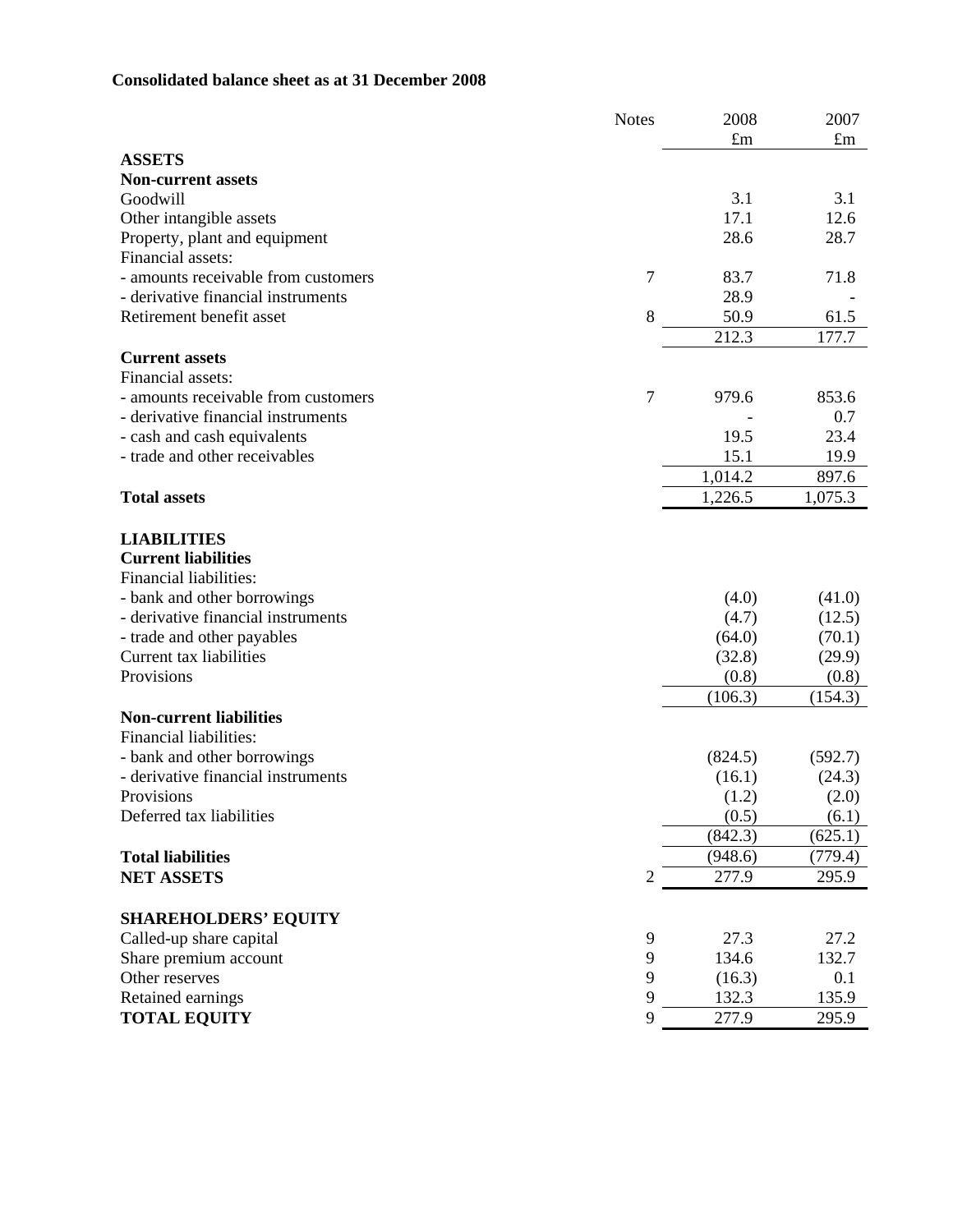# **Consolidated cash flow statement for the year ended 31 December 2008**

|                                                                      | <b>Notes</b> | 2008   | 2007        |
|----------------------------------------------------------------------|--------------|--------|-------------|
|                                                                      |              | £m     | $\pounds$ m |
| <b>Cash flows from continuing operations</b>                         |              |        |             |
| Cash generated from continuing operations                            |              | 40.9   | 141.9       |
| Finance costs paid                                                   |              | (44.1) | (42.3)      |
| Tax paid                                                             |              | (29.7) | (15.2)      |
| Net cash (used in)/generated from continuing operating activities    |              | (32.9) | 84.4        |
| Net cash used in discontinued operating activities                   |              |        | (49.1)      |
| Net cash (used in)/generated from operating activities               |              | (32.9) | 35.3        |
| Cash flows from investing activities in continuing operations        |              |        |             |
| Purchases of intangible assets                                       |              | (6.2)  | (3.0)       |
| Purchases of property, plant and equipment                           |              | (8.5)  | (10.1)      |
| Proceeds from sale of property, plant and equipment                  |              | 0.8    | 1.7         |
| Net cash used in investing activities in continuing operations       |              | (13.9) | (11.4)      |
| Net cash used in investing activities in discontinued operations     |              |        | (242.0)     |
| Net cash used in investing activities                                |              | (13.9) | (253.4)     |
|                                                                      |              |        |             |
| Cash flows from financing activities in continuing operations        |              |        |             |
| Proceeds from borrowings                                             |              | 191.0  | 332.0       |
| Repayment of borrowings                                              |              | (51.8) | (332.7)     |
| Dividends paid to company shareholders                               | 6            | (83.4) | (89.4)      |
| Proceeds from issue of share capital                                 |              | 2.0    | 22.6        |
| Purchase of own shares                                               | 9<br>9       | (8.7)  | (6.5)       |
| Proceeds from vesting of shares                                      |              |        | 2.1         |
| Net cash generated from/(used in) financing activities in            |              |        |             |
| continuing operations                                                |              | 49.1   | (71.9)      |
| Net cash used in financing activities in discontinued operations     |              |        | (126.9)     |
| Net cash generated from/(used in) financing activities               |              | 49.1   | (198.8)     |
| Net increase in cash and cash equivalents in continuing              |              |        |             |
| operations                                                           |              | 2.3    | 1.1         |
| Net decrease in cash and cash equivalents in discontinued operations |              |        | (418.0)     |
| Net increase/(decrease) in cash and cash equivalents                 |              | 2.3    | (416.9)     |
| Cash and cash equivalents at beginning of year                       |              | 14.6   | 431.6       |
| Exchange losses on cash and cash equivalents – discontinued          |              |        |             |
| operations                                                           |              |        | (0.1)       |
| Cash and cash equivalents at end of year                             |              | 16.9   | 14.6        |
| Cash and cash equivalents at end of year comprise:                   |              |        |             |
| Cash at bank and in hand                                             |              | 19.5   | 23.4        |
| Overdrafts (held in bank and other borrowings)                       |              | (2.6)  | (8.8)       |
| <b>Total cash and cash equivalents</b>                               |              | 16.9   | 14.6        |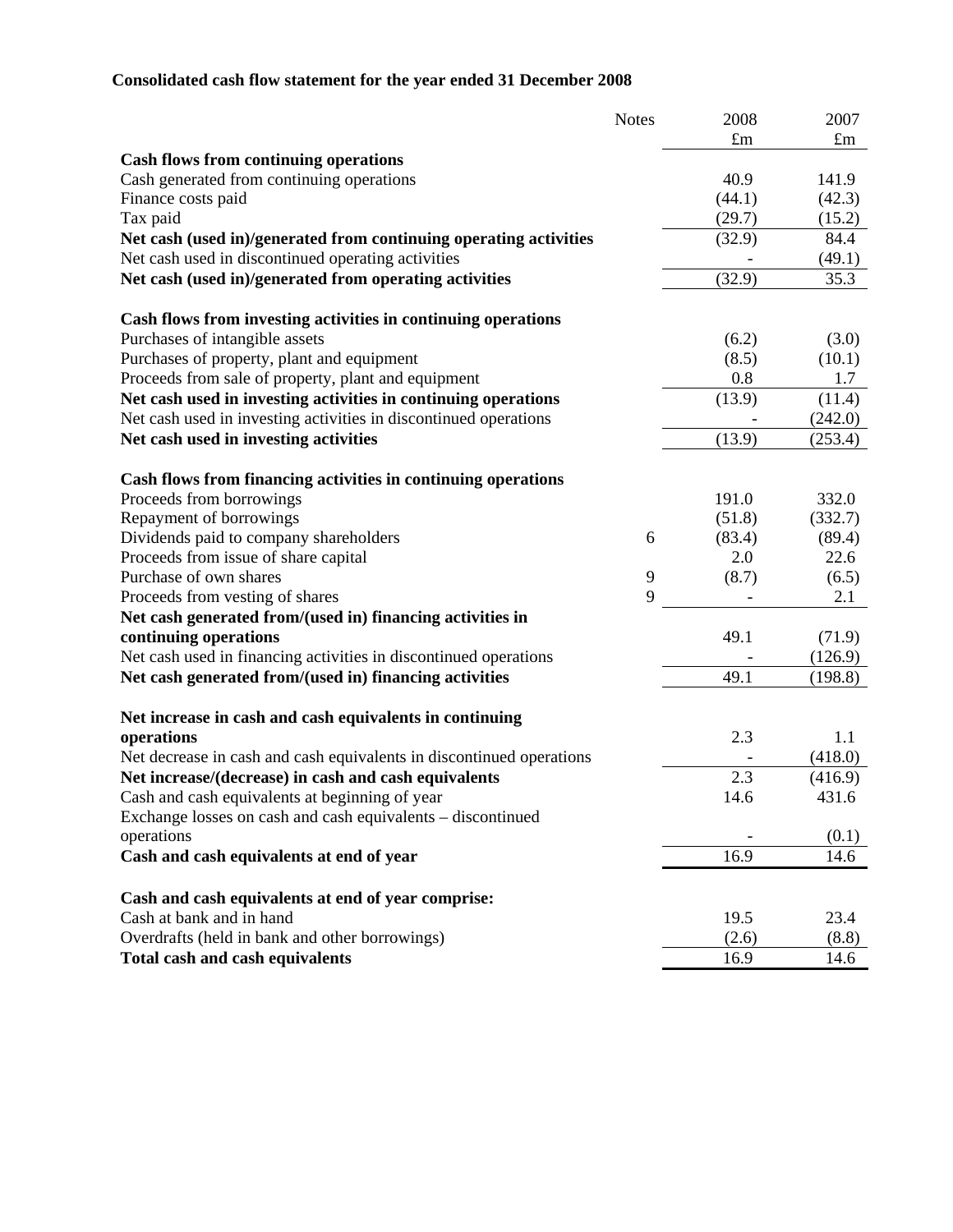**Reconciliation of profit after taxation from continuing operations to cash generated from continuing operations** 

|                                                            | 2008    | 2007        |
|------------------------------------------------------------|---------|-------------|
|                                                            | £m      | $\pounds$ m |
| <b>Profit after taxation from continuing operations</b>    | 92.1    | 80.7        |
| Adjusted for:                                              |         |             |
| Tax charge                                                 | 36.7    | 34.5        |
| Finance costs                                              | 45.7    | 42.1        |
| Share-based payment charge                                 | 4.7     | 1.6         |
| Retirement benefit (credit)/charge (note 8)                | (1.2)   | 0.4         |
| Amortisation of intangible assets                          | 1.7     | 0.5         |
| Depreciation of property, plant and equipment              | 7.5     | 5.6         |
| Loss/(profit) on disposal of property, plant and equipment | 0.3     | (0.1)       |
| Changes in operating assets and liabilities:               |         |             |
| Amounts receivable from customers                          | (137.9) | (23.7)      |
| Trade and other receivables                                | 3.6     | (2.1)       |
| Trade and other payables                                   | (6.5)   | 4.5         |
| Retirement benefit asset                                   | (5.3)   | (3.6)       |
| Derivative financial instruments                           | 0.3     | 0.5         |
| Provisions                                                 | (0.8)   | 1.0         |
| Cash generated from continuing operations                  | 40.9    | 141.9       |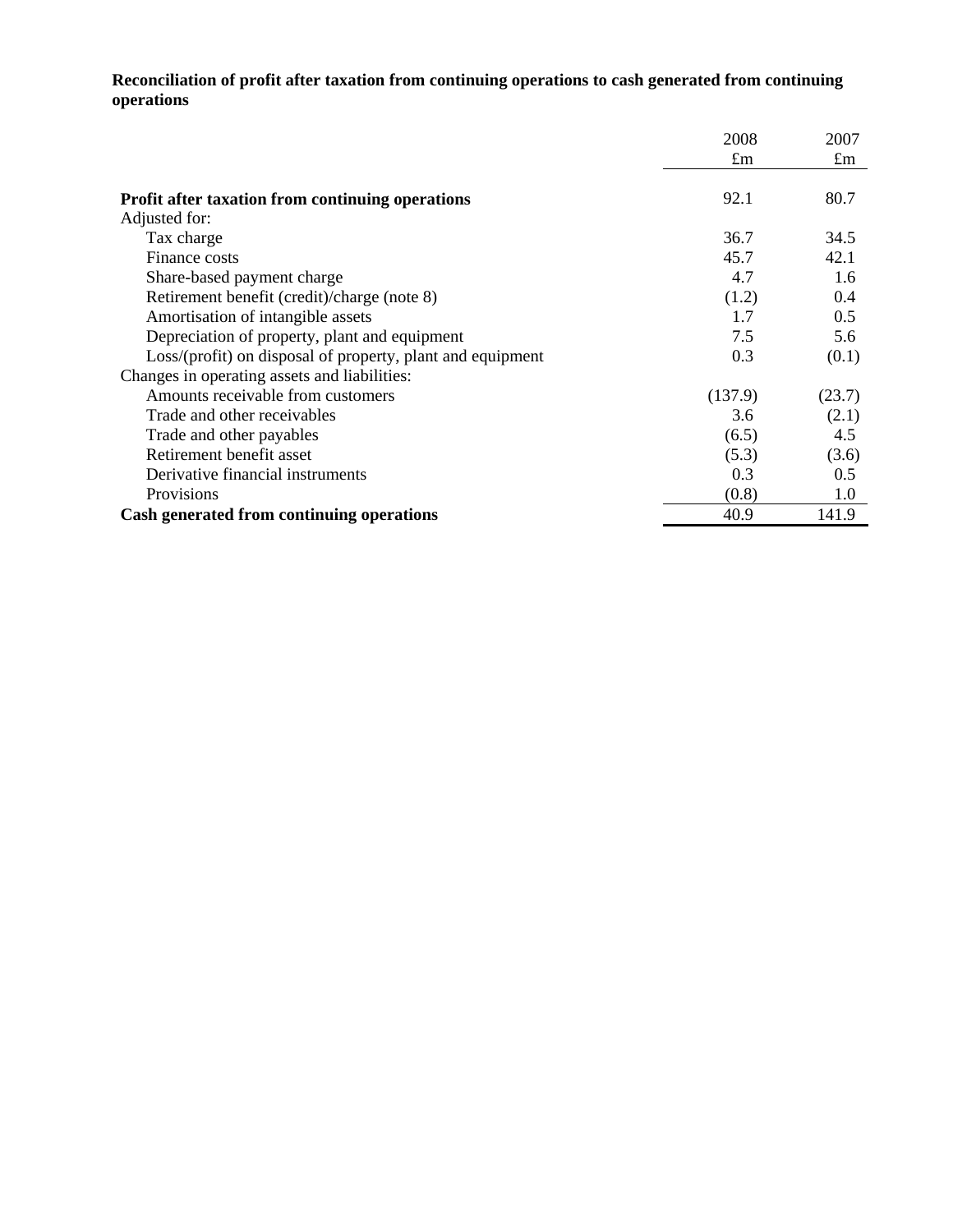### **Notes to the preliminary announcement**

### **1. Basis of preparation**

The preliminary announcement has been prepared in accordance with the Listing Rules of the Financial Services Authority and is based on the 2008 financial statements which have been prepared under International Financial Reporting Standards (IFRS) as adopted by the European Union and those parts of the Companies Act 1985 applicable to companies reporting under IFRS.

The preliminary announcement does not constitute the statutory financial statements of the group within the meaning of Section 240 of the Companies Act 1985. The statutory financial statements for the year ended 31 December 2007 have been filed with the Registrar of Companies. The auditors have reported on those financial statements and on the statutory financial statements for the year ended 31 December 2008, which will be filed with the Registrar of Companies following the annual general meeting. Both the audit reports were unqualified and did not contain any statement under sections 237 (2) or (3) of the Companies Act 1985.

The preliminary announcement has been agreed with the company's auditors for release.

### **2. Segment information**

|                                    |             |             | Profit/(loss) before |             |
|------------------------------------|-------------|-------------|----------------------|-------------|
|                                    | Revenue     |             | taxation             |             |
|                                    | 2008        | 2007        | 2008                 | 2007        |
| <b>Continuing operations</b>       | $\pounds$ m | $\pounds$ m | $\pounds$ m          | $\pounds$ m |
| <b>Consumer Credit Division</b>    | 651.8       | 590.5       | 126.1                | 123.5       |
| Vanquis Bank                       | 94.6        | 63.5        | 8.0                  | (0.9)       |
| Yes Car Credit                     | 4.8         | 15.2        | (2.9)                | (2.9)       |
|                                    | 751.2       | 669.2       | 131.2                | 119.7       |
| Central:                           |             |             |                      |             |
| - costs                            |             |             | (5.5)                | (6.5)       |
| - interest receivable              |             |             | 3.1                  | 2.0         |
| Total central                      |             |             | (2.4)                | (4.5)       |
| <b>Total continuing operations</b> | 751.2       | 669.2       | 128.8                | 115.2       |

All of the above activities relate to continuing operations as defined in IFRS 5 'Non-current assets held-forsale and discontinued operations'. Consistent with the treatment in prior years, the Yes Car Credit operation has been classified as part of continuing operations on the basis that revenue and impairment will continue to be generated from the loan book until it has been fully collected-out.

Revenue between business segments is not material. All of the group's operations operate in the UK and Republic of Ireland.

|                                 |             | Net assets/(liabilities) |  |
|---------------------------------|-------------|--------------------------|--|
|                                 | 2008        | 2007                     |  |
|                                 | $\pounds$ m | $\pounds$ m              |  |
| <b>Continuing operations</b>    |             |                          |  |
| <b>Consumer Credit Division</b> | 230.1       | 209.6                    |  |
| Vanquis Bank                    | 40.8        | 28.6                     |  |
| Yes Car Credit                  | (40.2)      | (41.9)                   |  |
| Central                         | 47.2        | 99.6                     |  |
| <b>Total group</b>              | 277.9       | 295.9                    |  |
|                                 |             |                          |  |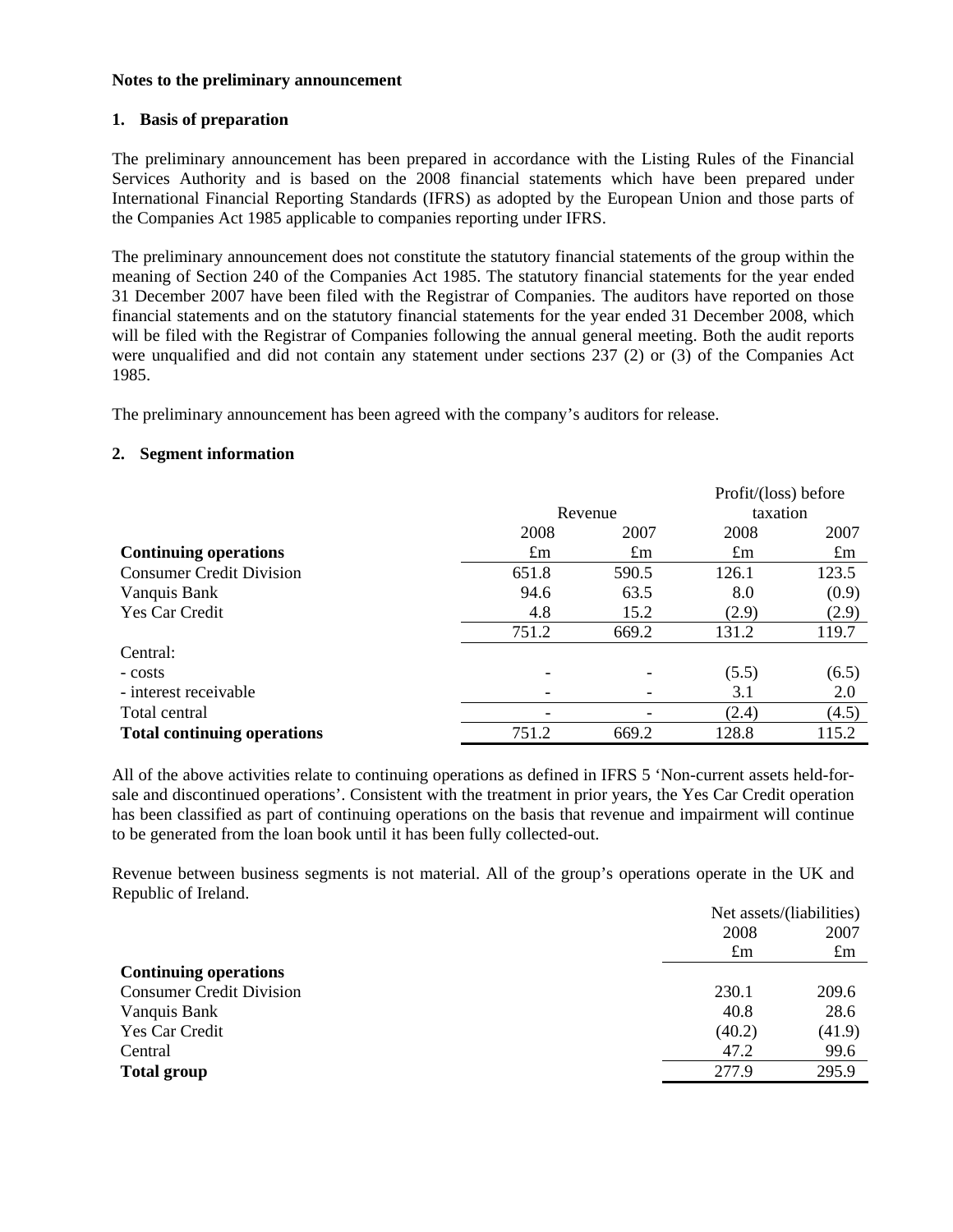### **3. Tax charge**

The tax charge to the income statement is as follows:

|                                    | 2008        | 2007 |
|------------------------------------|-------------|------|
|                                    | $\pounds$ m | £m   |
| <b>Continuing operations</b>       |             |      |
| Current tax                        | 32.6        | 30.6 |
| Deferred tax                       | 4.1         | 3.6  |
| Impact of change in UK tax rate    |             | 0.3  |
| <b>Total continuing operations</b> | 36.7        | 34.5 |

The tax (credit)/charge on items taken directly to equity is as follows:

|                                                                                                                                                                   | 2008        | 2007        |
|-------------------------------------------------------------------------------------------------------------------------------------------------------------------|-------------|-------------|
|                                                                                                                                                                   | $\pounds$ m | $\pounds$ m |
| Current tax (credit)/charge on net fair value (losses)/gains – cash flow hedges<br>Deferred tax (credit)/charge on actuarial (losses)/gains on retirement benefit | (4.9)       | 1.3         |
| asset                                                                                                                                                             | (4.8)       | 13.9        |
|                                                                                                                                                                   | (9.7)       | 15.2        |
| Impact of change in UK tax rate                                                                                                                                   |             | (0.8)       |
| Total tax (credit)/charge on items taken directly to equity                                                                                                       | (9.7)       | 14.4        |

The standard rate of UK corporation tax reduced from 30.0% to 28.0% with effect from 1 April 2008. The rate of tax charge on the profit before taxation from continuing operations for the year is in line with (2007: lower than) the average standard rate of corporation tax in the UK of 28.5% (2007: 30.0%). The differences are explained as follows:

|                                                                             | 2008        | 2007        |
|-----------------------------------------------------------------------------|-------------|-------------|
|                                                                             | $\pounds$ m | $\pounds$ m |
| Profit before taxation from continuing operations                           | 128.8       | 115.2       |
| Profit before taxation from continuing operations multiplied by the average |             |             |
| standard rate of corporation tax in the UK of 28.5% (2007: 30.0%)           | 36.7        | 34.6        |
| Effects of:                                                                 |             |             |
| Adjustment in respect of prior years                                        | (0.1)       | (0.5)       |
| Expenses not deductible for tax purposes                                    | 0.1         | 0.1         |
| Change in UK tax rate                                                       |             | 0.3         |
| Total tax charge for continuing operations                                  | 36.7        | 34.5        |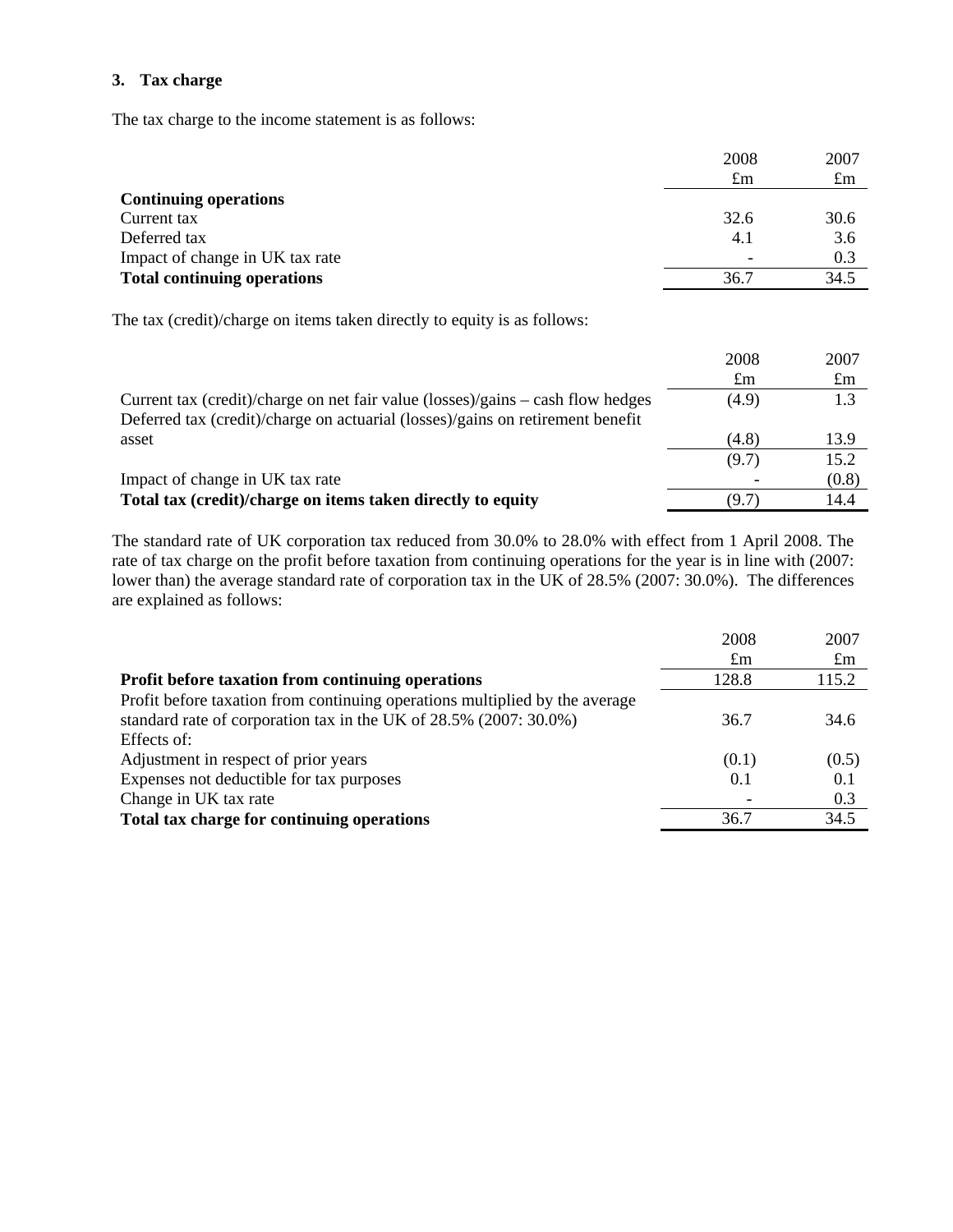### **4. Discontinued operations**

The demerger of the companies forming the international business was completed on 16 July 2007 and the disposal of the companies forming the insurance business was completed on 15 June 2007. Accordingly, these businesses have been presented as discontinued operations in accordance with IFRS 5.

The profit after taxation attributable to discontinued operations can be analysed as follows:

|                                                                                 | 2008        | 2007        |
|---------------------------------------------------------------------------------|-------------|-------------|
|                                                                                 | $\pounds$ m | $\pounds$ m |
| Profit after taxation for the year from the trading activities of the           |             |             |
| international business                                                          |             | 13.4        |
| Demerger costs, net of tax credit                                               |             | (31.3)      |
|                                                                                 |             | (17.9)      |
| Profit after taxation for the year from the trading activities of the insurance |             |             |
| business                                                                        |             | 8.2         |
| Profit after taxation on disposal of the insurance business                     |             | 67.4        |
|                                                                                 |             | 75.6        |
| Profit after taxation for the year from discontinued operations                 |             | 57.7        |

Full disclosures relating to the discontinued operations are provided in the 2007 annual report and financial statements.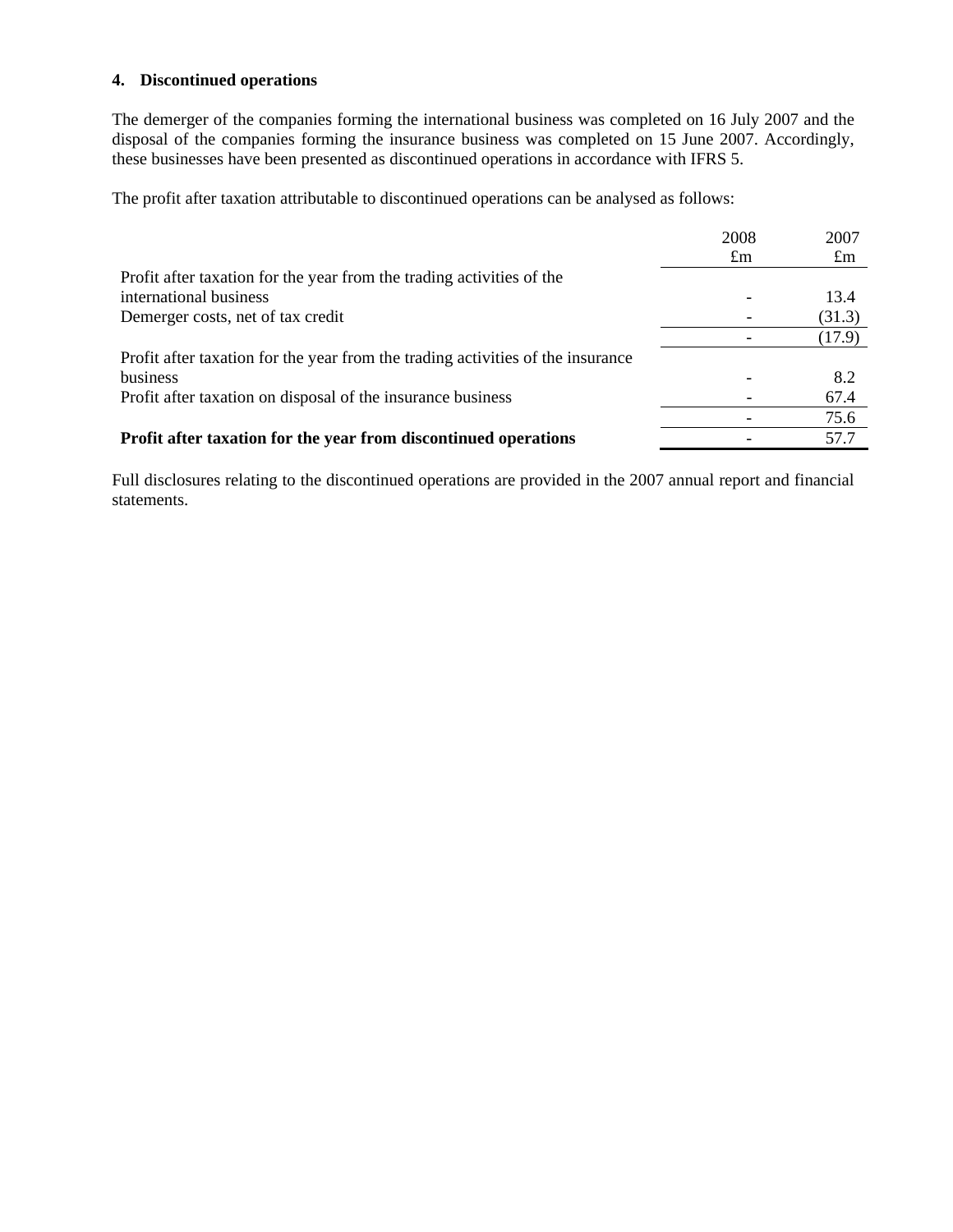### **5. Earnings per share**

Basic earnings per share (EPS) is calculated by dividing the earnings attributable to ordinary shareholders by the weighted average number of ordinary shares outstanding during the year, excluding own shares held, which are treated, for this purpose, as being cancelled.

For diluted EPS, the weighted average number of ordinary shares in issue is adjusted to assume conversion of all dilutive potential ordinary shares. For share options and awards, a calculation is performed to determine the number of shares that could have been acquired at fair value (determined as the average annual market share price of the company's shares) based on the monetary value of the subscription rights attached to outstanding share options and awards. The number of shares calculated as above is compared with the number of shares that would have been issued assuming the exercise of the share options and awards.

Reconciliations of basic and diluted EPS for continuing operations, the total group and discontinued operations are set out below:

|                                                |                          | 2008      |           |             | 2007      |           |
|------------------------------------------------|--------------------------|-----------|-----------|-------------|-----------|-----------|
|                                                |                          | Weighted  |           |             | Weighted  |           |
|                                                |                          | average   |           |             | average   |           |
|                                                |                          | number    | Per share |             | number    | Per share |
|                                                | Earnings                 | of shares | amount    | Earnings    | of shares | amount    |
|                                                | $\pounds$ m              | m         | pence     | $\pounds$ m | m         | pence     |
| <b>EPS</b> from continuing operations          |                          |           |           |             |           |           |
| Shares in issue during the year                |                          | 131.3     |           |             | 197.9     |           |
| Own shares held                                |                          | (1.4)     |           |             | (0.4)     |           |
| <b>Basic EPS from continuing</b>               |                          |           |           |             |           |           |
| operations                                     | 92.1                     | 129.9     | 70.9      | 80.7        | 197.5     | 40.9      |
| Dilutive effect of share options               |                          |           |           |             |           |           |
| and awards                                     |                          | 0.7       | (0.4)     |             | 1.8       | (0.4)     |
| <b>Diluted EPS from continuing</b>             |                          |           |           |             |           |           |
| operations                                     | 92.1                     | 130.6     | 70.5      | 80.7        | 199.3     | 40.5      |
|                                                |                          |           |           |             |           |           |
| <b>EPS</b> attributable to equity shareholders |                          |           |           |             |           |           |
| Shares in issue during the year                |                          | 131.3     |           |             | 197.9     |           |
| Own shares held                                |                          | (1.4)     |           |             | (0.4)     |           |
| <b>Basic EPS attributable to equity</b>        |                          |           |           |             |           |           |
| shareholders                                   | 92.1                     | 129.9     | 70.9      | 138.4       | 197.5     | 70.1      |
| Dilutive effect of share options               |                          |           |           |             |           |           |
| and awards                                     |                          | 0.7       | (0.4)     |             | 1.8       | (0.7)     |
| <b>Diluted EPS attributable to</b>             |                          |           |           |             |           |           |
| equity shareholders                            | 92.1                     | 130.6     | 70.5      | 138.4       | 199.3     | 69.4      |
|                                                |                          |           |           |             |           |           |
| <b>EPS</b> from discontinued operations        |                          |           |           |             |           |           |
| Shares in issue during the year                |                          | 131.3     |           |             | 197.9     |           |
| Own shares held                                |                          | (1.4)     |           |             | (0.4)     |           |
| <b>Basic EPS from discontinued</b>             |                          |           |           |             |           |           |
| operations                                     |                          | 129.9     |           | 57.7        | 197.5     | 29.2      |
| Dilutive effect of share options               |                          |           |           |             |           |           |
| and awards                                     |                          | 0.7       |           |             | 1.8       | (0.3)     |
| <b>Diluted EPS from discontinued</b>           |                          |           |           |             |           |           |
| operations                                     | $\overline{\phantom{0}}$ | 130.6     |           | 57.7        | 199.3     | 28.9      |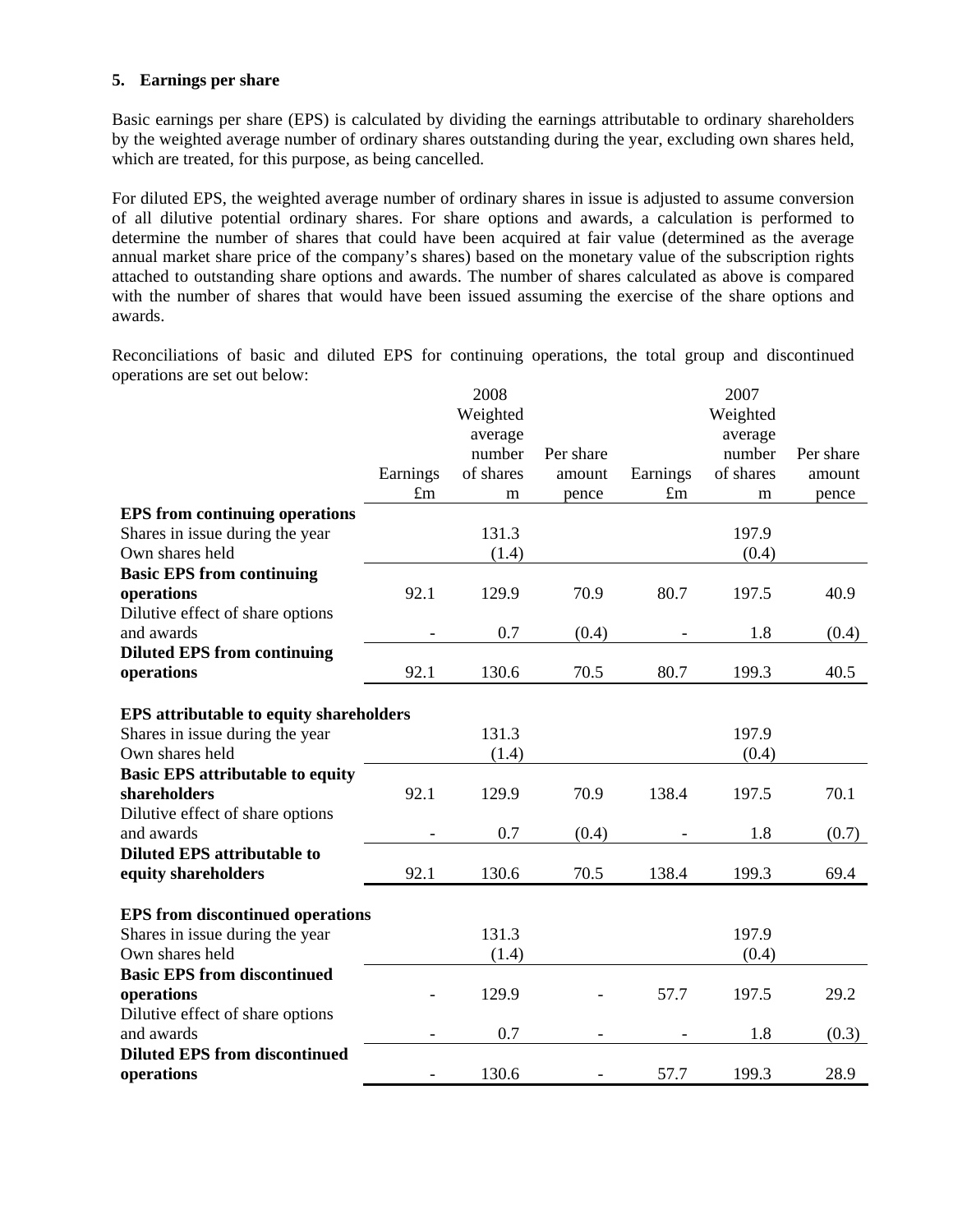The directors have elected to show an adjusted EPS from continuing operations after restating the weighted average number of shares in issue in 2007 to take account of the one-for-two share consolidation which accompanied the demerger of the international business on 16 July 2007. In addition, in order to show the EPS generated by the group's underlying operations, the directors have elected to restate central costs from £6.5m to £4.0m in 2007 to reflect the assumed cost of running the central corporate function following demerger. A reconciliation of basic and diluted EPS from continuing operations to adjusted basic and diluted EPS from continuing operations is as follows:

|                                    |             | 2008      |           |             | 2007        |             |
|------------------------------------|-------------|-----------|-----------|-------------|-------------|-------------|
|                                    |             | Weighted  |           |             | Weighted    |             |
|                                    |             | average   |           |             | average     |             |
|                                    |             | number    | Per share |             | number      | Per share   |
|                                    | Earnings    | of shares | amount    | Earnings    | of shares   | amount      |
|                                    | $\pounds$ m | m         | pence     | $\pounds$ m | m           | pence       |
| <b>Basic EPS from continuing</b>   |             |           |           |             |             |             |
| operations                         | 92.1        | 129.9     | 70.9      | 80.7        | 197.5       | 40.9        |
| Share consolidation adjustment     |             |           |           |             | (67.6)      | 21.2        |
| Central costs adjustment, net of   |             |           |           |             |             |             |
| tax at $30\%$                      |             |           |           | 1.8         |             | 1.4         |
| <b>Adjusted basic EPS from</b>     |             |           |           |             |             |             |
| continuing operations              | 92.1        | 129.9     | 70.9      | 82.5        | 129.9       | 63.5        |
|                                    |             |           |           |             |             |             |
| <b>Diluted EPS from continuing</b> |             |           |           |             |             |             |
| operations                         | 92.1        | 130.6     | 70.5      | 80.7        | 199.3       | 40.5        |
| Share consolidation adjustment     |             |           |           |             | (67.6)      | 20.8        |
| Central costs adjustment, net of   |             |           |           |             |             |             |
| tax at 30%                         |             |           |           | 1.8         |             | 1.3         |
| <b>Adjusted diluted EPS from</b>   |             |           |           |             |             |             |
| continuing operations              | 92.1        | 130.6     | 70.5      | 82.5        | 131.7       | 62.6        |
|                                    |             |           |           |             |             |             |
|                                    |             |           |           |             |             |             |
| <b>Dividends</b><br>6.             |             |           |           |             |             |             |
|                                    |             |           |           |             |             |             |
|                                    |             |           |           |             | 2008        | 2007        |
|                                    |             |           |           |             | $\pounds$ m | $\pounds$ m |
| $2006$ final<br>- 22 On per share  |             |           |           |             |             | 56 A        |

| 2006 final     | $-22.0p$ per share |      | 56.4                     |
|----------------|--------------------|------|--------------------------|
| 2007 interim   | $-25.4p$ per share | -    | 33.0                     |
| $2007$ final   | - 38.1 p per share | 50.0 |                          |
| 2008 interim   | $-25.4p$ per share | 33.4 | $\overline{\phantom{0}}$ |
| Dividends paid |                    | 83.4 | 89.4                     |
|                |                    |      |                          |

The 2006 final dividend was based on the number of shares in issue prior to the one-for-two share consolidation which took place on 16 July 2007 in conjunction with the demerger of the international business. All subsequent dividends are based on the shares in issue following the share consolidation.

The directors are recommending a final dividend in respect of the financial year ended 31 December 2008 of 38.1p per share which will amount to a dividend payment of £50.1m. If approved by the shareholders at the annual general meeting on 6 May 2009, this dividend will be paid on 19 June 2009 to shareholders who are on the register of members at 15 May 2009. This dividend is not reflected in the balance sheet as at 31 December 2008 as it is subject to shareholder approval.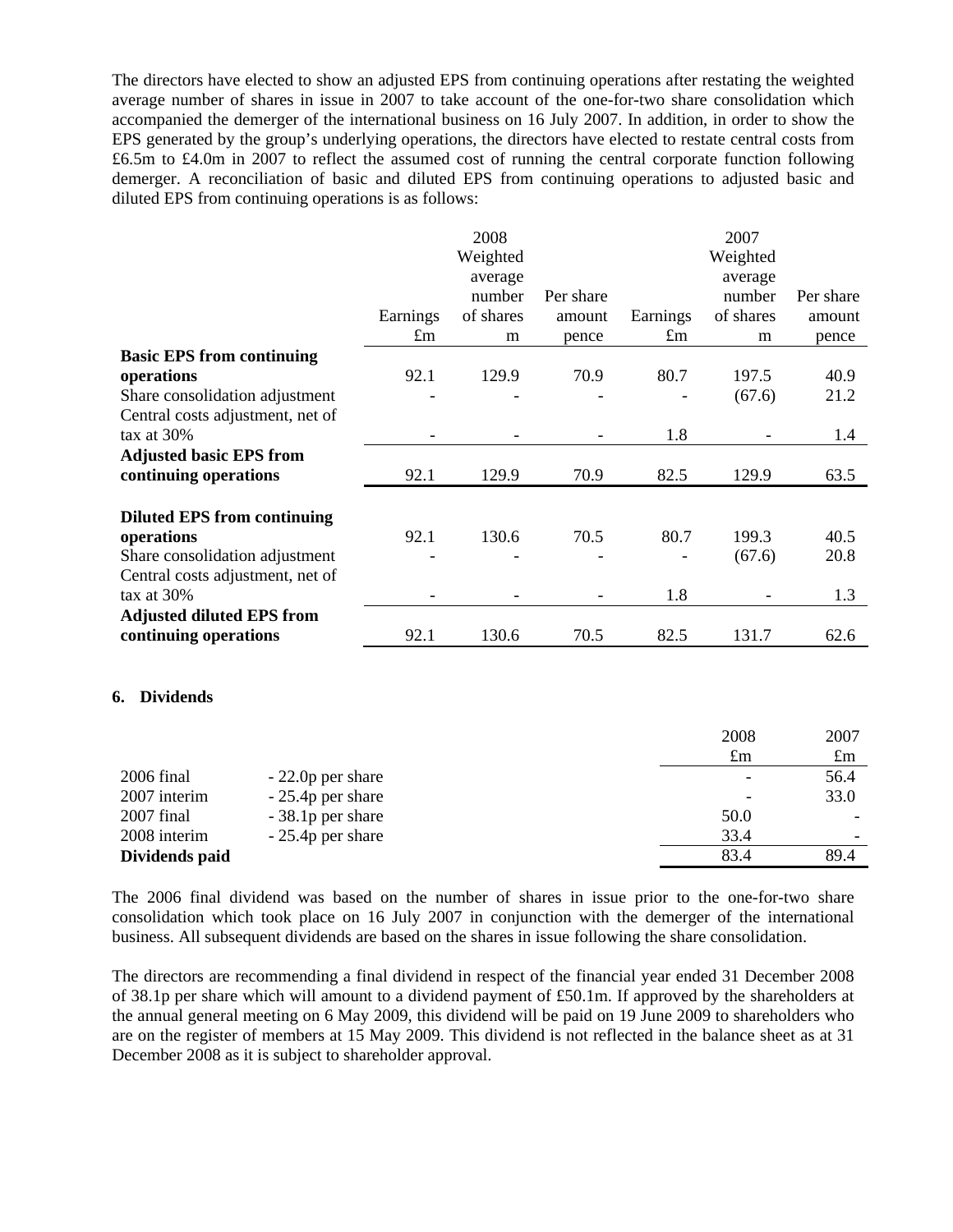### **7. Amounts receivable from customers**

|                                 | 2008        | 2007        |
|---------------------------------|-------------|-------------|
|                                 | $\pounds$ m | $\pounds$ m |
| <b>Continuing operations</b>    |             |             |
| <b>Consumer Credit Division</b> | 852.1       | 749.0       |
| Vanquis Bank                    | 205.4       | 143.1       |
| Yes Car Credit                  | 5.8         | 33.3        |
| <b>Total group</b>              | 1,063.3     | 925.4       |
|                                 |             |             |
| Analysed as:                    |             |             |
| - due within one year           | 979.6       | 853.6       |
| - due in more than one year     | 83.7        | 71.8        |
|                                 | 1,063.3     | 925.4       |

The impairment charge in respect of amounts receivable from customers reflected within operating costs can be analysed as follows:

|                                    | 2008<br>£m | 2007<br>$\pounds$ m |
|------------------------------------|------------|---------------------|
| <b>Continuing operations</b>       |            |                     |
| <b>Consumer Credit Division</b>    | 197.9      | 175.3               |
| Vanquis Bank                       | 38.2       | 25.2                |
| Yes Car Credit                     | 1.6        | 6.7                 |
| <b>Total continuing operations</b> | 237.7      | 207.2               |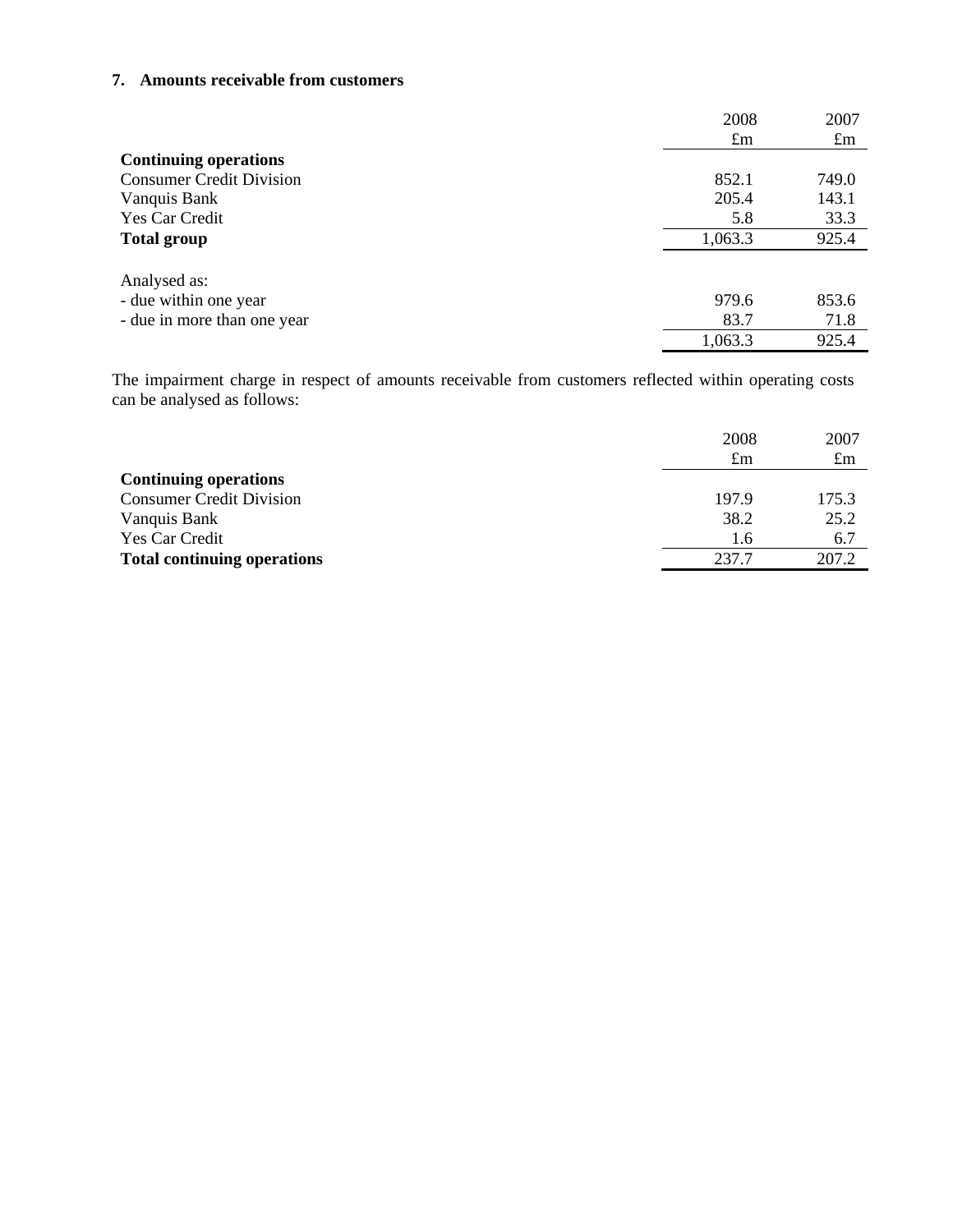### **8. Retirement benefit asset**

 the group now operates one major defined benefit scheme: the staff scheme. The scheme covers 67% of The group has historically operated two major defined benefit schemes, the Provident Financial Senior Pension Scheme ('the senior scheme') and the Provident Financial Staff Pension Scheme ('the staff scheme'). On 1 September 2008, the senior pension scheme was merged into the staff pension scheme, and employees with company-provided pension arrangements and is of the funded, defined benefit type providing retirement benefits based on final salary. Following a full group review of pension scheme arrangements, from 1 April 2006 members were provided with a choice of paying higher member contributions to continue accruing benefits based on final salary or paying a lower member contribution and accruing benefits based on a percentage of salary which would be revalued each year.

The most recent actuarial valuation of scheme assets and the present value of the defined benefit obligation was carried out as at 1 June 2006 by a qualified independent actuary. The valuation used for the purposes of IAS 19 'Employee benefits' has been based on the results of this valuation which has been updated by the actuary to take account of the requirements of IAS 19 in order to assess the liabilities of the scheme as at the balance sheet date. Scheme assets are stated at fair value as at the balance sheet date.

The net retirement benefit asset recognised in the balance sheet of the group is as follows:

|                                                                 | 2008        | 2007        |
|-----------------------------------------------------------------|-------------|-------------|
|                                                                 | $\pounds$ m | $\pounds$ m |
| Equities                                                        | 177.7       | 249.5       |
| <b>Bonds</b>                                                    | 121.2       | 22.6        |
| Fixed interest gilts                                            | 38.2        | 34.8        |
| Index-linked gilts                                              | 51.0        | 53.8        |
| Cash and money market funds                                     | 22.6        | 105.0       |
| Total fair value of scheme assets                               | 410.7       | 465.7       |
| Present value of funded defined benefit obligations             | (359.8)     | (404.2)     |
| Net retirement benefit asset recognised in the balance sheet    | 50.9        | 61.5        |
|                                                                 |             |             |
| The amounts recognised in the income statement were as follows: |             |             |
|                                                                 |             |             |

|                                               |             | ---         |
|-----------------------------------------------|-------------|-------------|
|                                               | $\pounds$ m | $\pounds$ m |
| Current service cost                          | (5.7)       | (6.7)       |
| Interest cost                                 | (22.9)      | (22.6)      |
| Expected return on scheme assets              | 29.8        | 28.8        |
| Net credit/(charge) before curtailment credit | 1.2         | (0.5)       |
| Curtailment credit                            |             | 2.9         |
| Net credit recognised in the income statement |             |             |

2008 2007

The net credit recognised in the income statement in 2008 of £1.2m has been included within administrative expenses and relates wholly to continuing operations. The net charge before curtailment credit of £0.5m in 2007 was included within administrative expenses and comprised £0.4m in respect of continuing operations and £0.1m in respect of discontinued operations.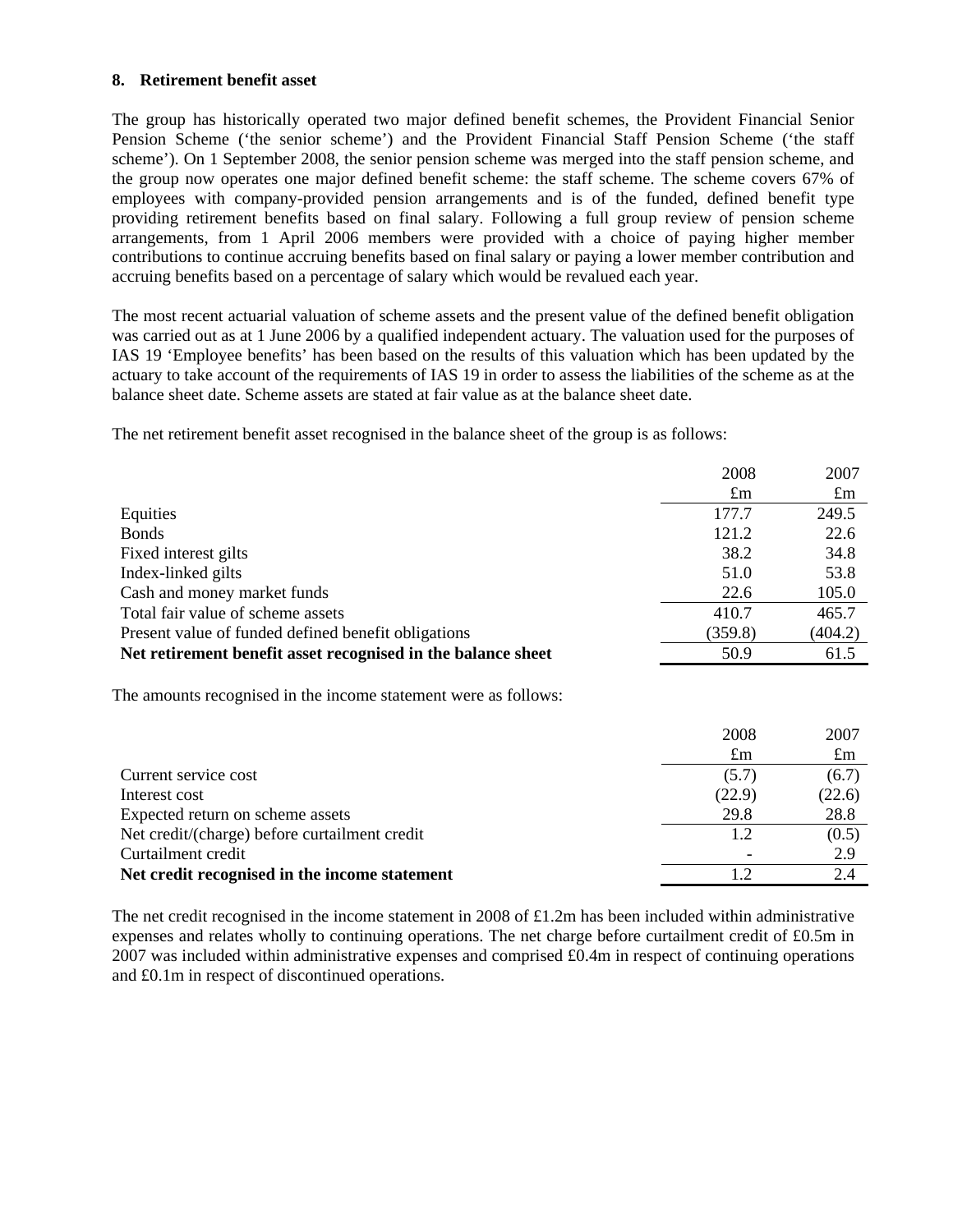Following the disposal of the insurance business on 15 June 2007, the relevant employees of the insurance business ceased to be active members of the group's pension schemes. Accordingly, their benefits were no longer linked to future salary increases and, therefore, the projected defined benefit obligation relating to them was less than that anticipated prior to the disposal. The reduction in the projected defined benefit obligation of £2.9m was recognised as a curtailment credit in the consolidated income statement in the year ended 31 December 2007. This amount was included within the profit on disposal of the insurance business.

Movements in the fair value of scheme assets were as follows:

|                                                           | 2008        | 2007        |
|-----------------------------------------------------------|-------------|-------------|
|                                                           | $\pounds$ m | $\pounds$ m |
| Fair value of scheme assets at 1 January                  | 465.7       | 467.9       |
| Expected return on assets                                 | 29.8        | 28.8        |
| Actuarial (losses)/gains on scheme assets                 | (78.9)      | 0.1         |
| Section 75 contribution on disposal of insurance business |             | 3.4         |
| Assets relating to international business on demerger     |             | (31.3)      |
| Contributions paid by the group                           | 5.3         | 4.0         |
| Contributions paid by scheme participants                 | 2.5         | 3.0         |
| Net benefits paid out                                     | (13.7)      | (10.2)      |
| Fair value of scheme assets at 31 December                | 410.7       | 465.7       |

The Section 75 contribution on disposal of the insurance business of £3.4m in 2007 was the statutory pension debt arising as a result of the insurance business ceasing to participate in the group's pension schemes following sale. It was calculated in accordance with Section 75 of the Pensions Act 1995.

The net retirement benefit asset relating to the demerged international business of £3.5m was removed from the group's balance sheet as part of the dividend in specie in 2007. The net retirement benefit asset comprised £31.3m of scheme assets and £27.8m of defined benefit obligation.

Movements in the present value of the defined benefit obligation were as follows:

|                                                            | 2008        | 2007        |
|------------------------------------------------------------|-------------|-------------|
|                                                            | $\pounds$ m | $\pounds$ m |
| Defined benefit obligation at 1 January                    | (404.2)     | (459.0)     |
| Current service cost                                       | (5.7)       | (6.7)       |
| Interest cost                                              | (22.9)      | (22.6)      |
| Curtailment credit                                         |             | 2.9         |
| Liabilities relating to international business on demerger |             | 27.8        |
| Contributions paid by scheme participants                  | (2.5)       | (3.0)       |
| Actuarial gains on scheme liabilities                      | 61.8        | 46.2        |
| Net benefits paid out                                      | 13.7        | 10.2        |
| Defined benefit obligation at 31 December                  | (359.8)     | (404.2)     |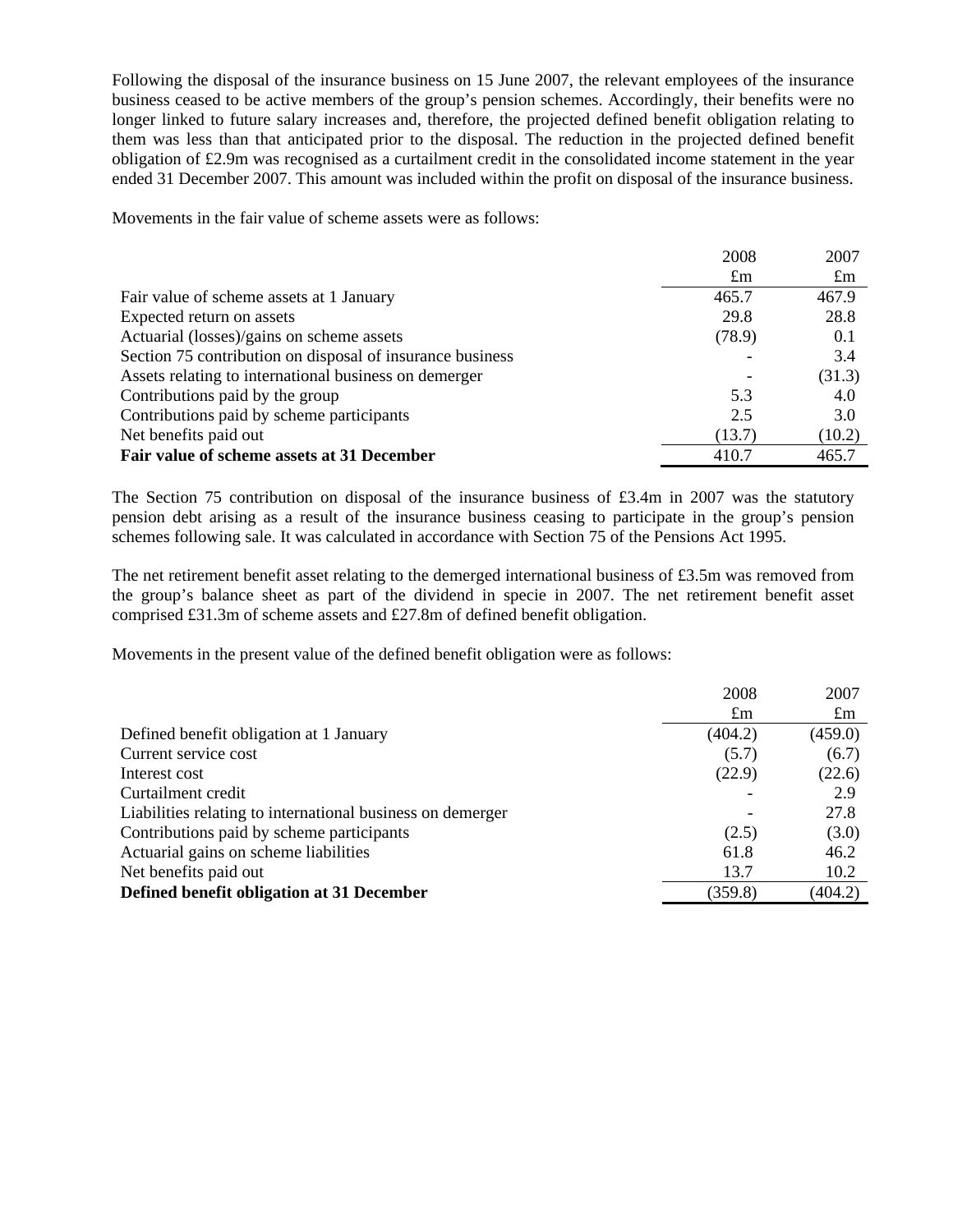The principal actuarial assumptions used at the balance sheet date were as follows:

|                                          |                               | 2008 | 2007 |
|------------------------------------------|-------------------------------|------|------|
|                                          |                               | $\%$ | %    |
| Price inflation                          |                               | 2.90 | 3.40 |
| Rate of increase in pensionable salaries |                               | 4.20 | 4.97 |
| Rate of increase to pensions in payment  |                               | 2.90 | 3.40 |
| Discount rate                            |                               | 6.30 | 5.70 |
| Long term rate of return                 | – equities                    | 8.15 | 7.85 |
|                                          | $-$ bonds                     | 6.00 | 4.70 |
|                                          | - fixed interest gilts        | 3.80 | 4.50 |
|                                          | $-$ index-linked gilts        | 3.80 | 4.25 |
|                                          | - cash and money market funds | 3.80 | 5.90 |
|                                          | - overall (weighted average)  | 6.33 | 6.59 |

The mortality assumptions used in the valuation of the defined benefit pension scheme are based on the mortality experience of insured pension schemes and allow for future improvements in life expectancy. The group continues to use the PA92 series of standard tables combined with the medium cohort improvement factors for projecting mortality. However, for the purposes of the mortality assessment as at 31 December 2008, all life expectancy assumptions have been increased by one year in recognition of general practice in updating mortality assumptions recently. In more simple terms, it is now assumed that members who retire in the future at age 65 will live on average for a further 22 years if they are male (2007: 21 years) and for a further 25 years if they are female (2007: 24 years). If assumed life expectancies had been one year greater for both schemes, the retirement benefit asset would have reduced by approximately £10m (2007: £11m).

An analysis of amounts recognised in the consolidated statement of recognised income and expense (SORIE) is as follows:

| 2008   | 2007        |
|--------|-------------|
| £m     | $\pounds$ m |
| (78.9) | 0.1         |
| 61.8   | 46.2        |
| (17.1) | 46.3        |
|        |             |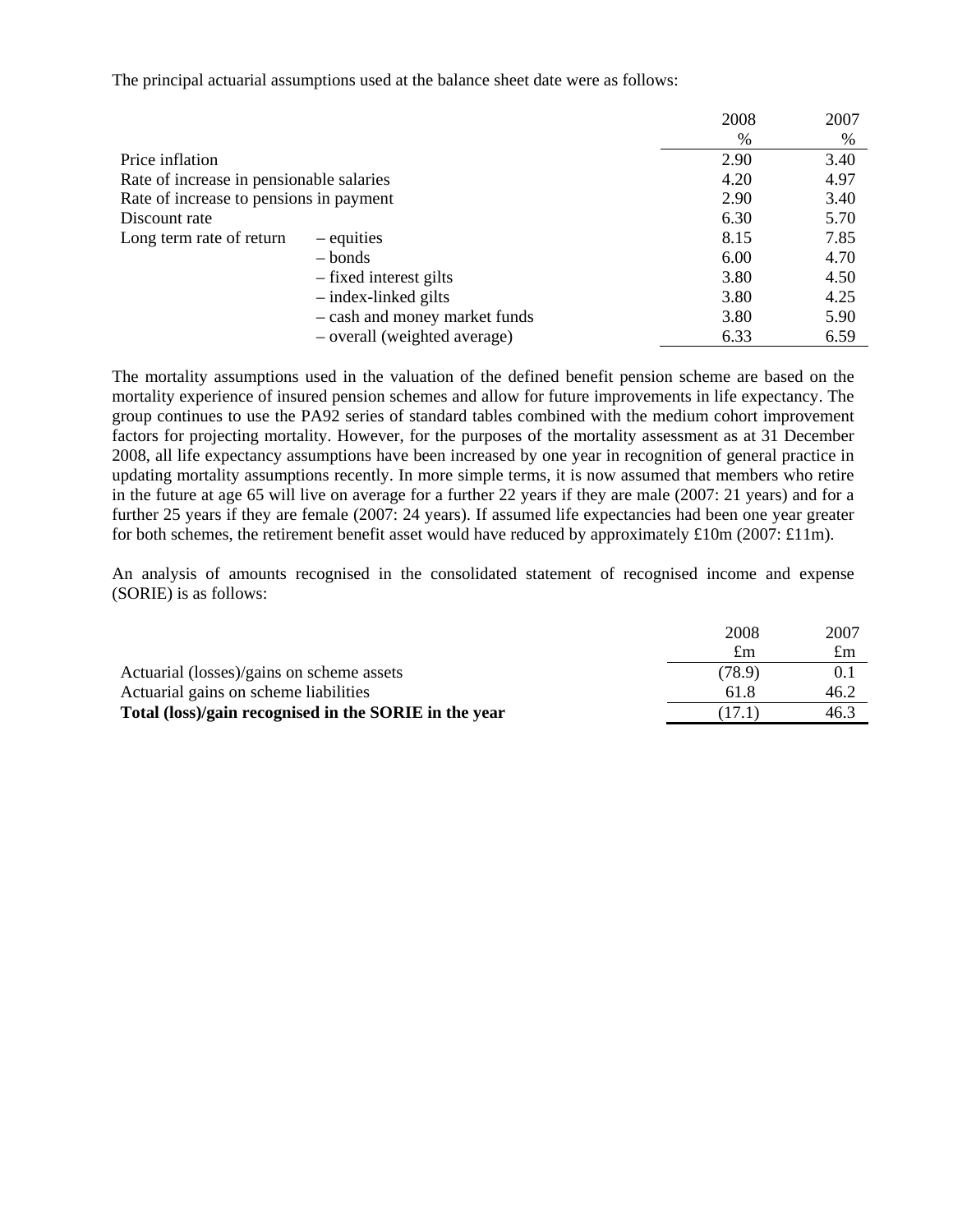# **9. Consolidated statement of changes in shareholders' equity**

|                                                        | Called-up                | Share                    |                          |             |             |
|--------------------------------------------------------|--------------------------|--------------------------|--------------------------|-------------|-------------|
|                                                        | share                    | premium                  | Other                    | Retained    |             |
|                                                        | capital                  | account                  | reserves                 | earnings    | Total       |
|                                                        | $\pounds$ m              | $\pounds$ m              | $\pounds$ m              | $\pounds$ m | $\pounds$ m |
| <b>Balance at 1 January 2007</b>                       | 26.5                     | 110.8                    | 5.7                      | 211.0       | 354.0       |
| Cash flow hedges:                                      |                          |                          |                          |             |             |
| - net fair value gains                                 |                          |                          | 1.7                      |             | 1.7         |
| - recycled and reported in profit for the              |                          |                          |                          |             |             |
| year                                                   |                          |                          | 2.8                      |             | 2.8         |
| Actuarial gains on retirement benefit asset            |                          |                          |                          | 46.3        | 46.3        |
| Tax charge on items taken directly to                  |                          |                          |                          |             |             |
| equity                                                 |                          |                          | (1.3)                    | (13.9)      | (15.2)      |
| Impact of change in UK tax rate                        | $\overline{\phantom{a}}$ | $\qquad \qquad -$        | $\overline{\phantom{a}}$ | 0.8         | 0.8         |
| Net income recognised directly in equity               | $\overline{\phantom{a}}$ | $\overline{\phantom{0}}$ | 3.2                      | 33.2        | 36.4        |
| Profit for the year                                    |                          |                          |                          | 138.4       | 138.4       |
| Total recognised income for the year                   | $\frac{1}{2}$            |                          | 3.2                      | 171.6       | 174.8       |
| Issue of share capital                                 | 0.7                      | 21.9                     |                          |             | 22.6        |
| Treasury shares adjustments:                           |                          |                          |                          |             |             |
| - purchase of own shares                               |                          |                          | (6.5)                    |             | (6.5)       |
| - vesting of shares                                    |                          |                          | 2.1                      |             | 2.1         |
| - transfer of treasury shares reserve                  |                          |                          | 2.6                      | (2.6)       |             |
| Share-based payment adjustments:                       |                          |                          |                          |             |             |
| - charge to the income statement                       |                          |                          | 8.8                      |             | 8.8         |
| - cash settlement in respect of share-based            |                          |                          |                          |             |             |
| payments                                               |                          |                          | (3.8)                    |             | (3.8)       |
| - transfer of share-based payment reserve              |                          |                          | (5.7)                    | 5.7         |             |
| - deferred tax on share-based payment                  |                          |                          |                          |             |             |
| reserve transfer                                       |                          |                          |                          | (0.8)       | (0.8)       |
| Dividends                                              |                          |                          |                          | (89.4)      | (89.4)      |
| Demerger of international business -                   |                          |                          |                          |             |             |
| dividend in specie                                     |                          |                          |                          | (165.9)     | (165.9)     |
| Transfer of foreign exchange reserve on                |                          |                          |                          |             |             |
| demerger of international business                     |                          |                          | (6.3)                    | 6.3         |             |
| <b>Balance at 31 December 2007</b>                     | 27.2                     | 132.7                    | 0.1                      | 135.9       | 295.9       |
| <b>Balance at 1 January 2008</b>                       | 27.2                     | 132.7                    | 0.1                      | 135.9       | 295.9       |
| Cash flow hedges – net fair value losses               |                          |                          | (17.3)                   |             | (17.3)      |
| Actuarial losses on retirement benefit asset           |                          |                          |                          | (17.1)      | (17.1)      |
| Tax credit on items taken directly to equity           |                          |                          | 4.9                      | 4.8         | 9.7         |
| Net expense recognised directly in equity              |                          |                          | (12.4)                   | (12.3)      | (24.7)      |
| Profit for the year                                    |                          |                          |                          | 92.1        | 92.1        |
| Total recognised (expense)/income for                  |                          |                          |                          |             |             |
| the year                                               |                          |                          | (12.4)                   | 79.8        | 67.4        |
| Issue of share capital                                 | 0.1                      | 1.9                      |                          |             | 2.0         |
|                                                        |                          |                          |                          |             |             |
| Treasury shares adjustment - purchase of<br>own shares |                          |                          |                          |             |             |
| Share-based payment adjustment – charge                |                          |                          | (8.7)                    |             | (8.7)       |
| to the income statement                                |                          |                          | 4.7                      |             | 4.7         |
| Dividends                                              |                          |                          |                          | (83.4)      |             |
|                                                        | 27.3                     | 134.6                    |                          |             | (83.4)      |
| <b>Balance at 31 December 2008</b>                     |                          |                          | (16.3)                   | 132.3       | 277.9       |